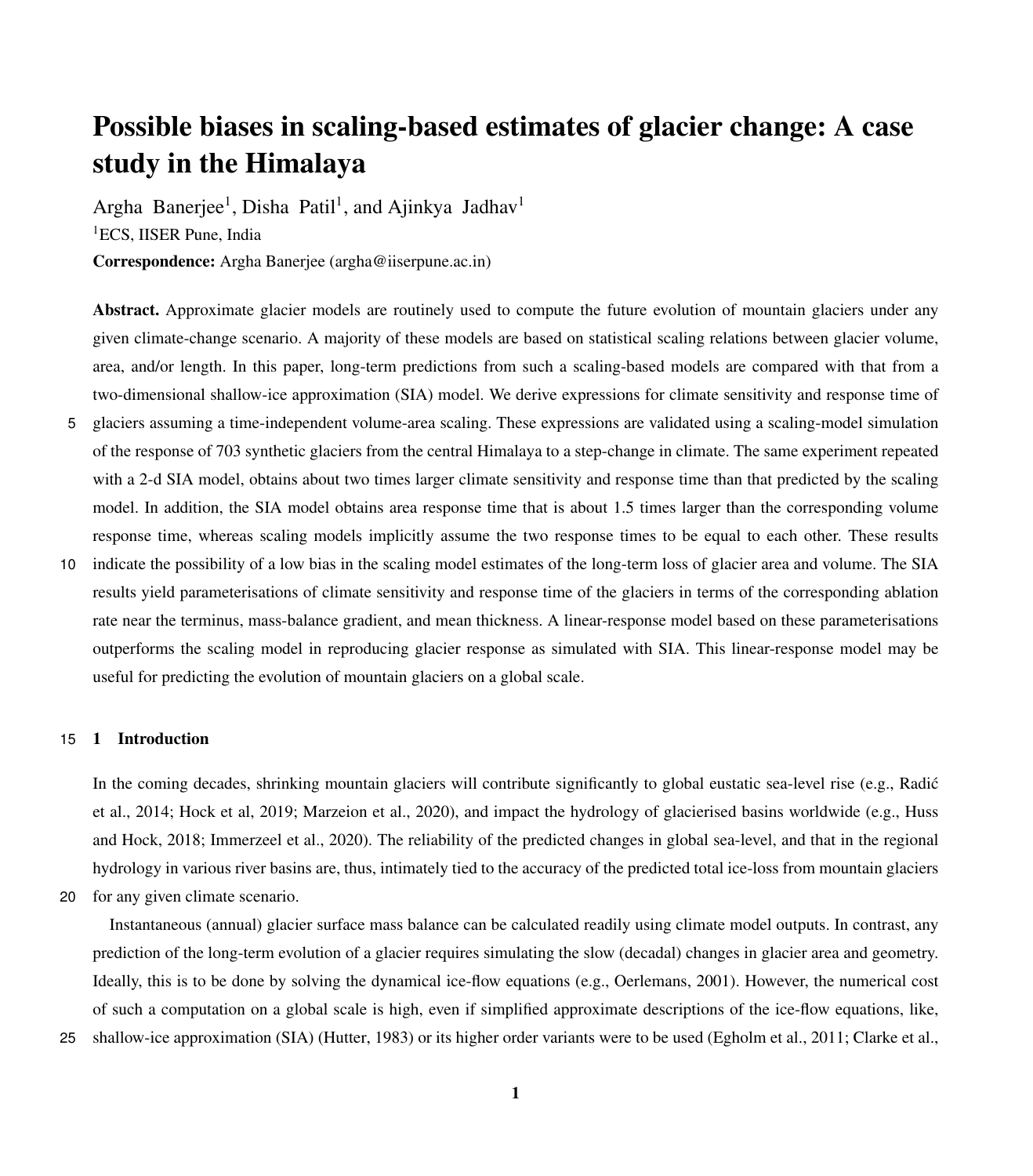[2015\)](#page-18-1). One-dimensional SIA-based modelling tools are promising developments in this regard [\(Maussion et al., 2019;](#page-18-2) [Zekol](#page-20-1)[lari et al., 2019;](#page-20-1) [Rounce et al., 2020\)](#page-20-2). The uncertainties associated with various input parameters, e.g., an uncertain glacier bedrock, limit the benefit of using the physically-based ice-flow models [\(Farinotti et al., 2016\)](#page-18-3). Consequently, a majority of the recent estimates of the global to regional scale evolution of mountain glaciers relies on low-dimensional approximate parame-

- 30 terisations of glacier dynamics (e.g., [Radic et al., 2014\)](#page-20-0). The results from these simplified models have provided critical inputs ´ for multimodel ensemble-averaged estimates of future sea-level rise [\(Hock et al, 2019;](#page-19-0) [Marzeion et al., 2020\)](#page-19-1), assessments of regional to global vulnerability to sea-level rise (e.g., [Kulp and Strauss, 2019\)](#page-19-6), and understanding the co-evolution of glaciers, [r](#page-19-7)iver runoff and climate in glacierised regions like High Mountain Asia (e.g., [Zhao et al., 2014;](#page-20-3) [Zhang et al., 2015;](#page-20-4) [Kumar et](#page-19-7) [al., 2019\)](#page-19-7).
- 35 While some of the approximate parameterisations of glacier dynamics are empirical prescriptions for adjusting the hypsometry of the transient glaciers [\(Raper and Braithwaite, 2006;](#page-20-5) [Huss et al., 2010;](#page-19-8) [Huss and Hock, 2015\)](#page-19-9), a majority of them are primarily based on a statistical volume-area (or volume-area-length) scaling relation. This volume-area scaling equation relates glacier volume  $V$  to glacier area  $A$  as,

<span id="page-1-0"></span>
$$
V = cA^{\gamma},\tag{1}
$$

40 where,  $\gamma$  is a dimensionless scaling exponent, and c is a scale factor [\(Bahr et al., 2015\)](#page-18-4). This relation was established empirically (e.g., [Chen and Ohmura, 1990\)](#page-18-5), and subsequently proved using dimensional analysis [\(Bahr et al., 1997,](#page-18-6) [2015\)](#page-18-4). The derivation utilised the empirical sub-linear scaling of glacier width and ablation rate with the glacier length [\(Bahr, 1997\)](#page-18-7).

Theoretically, the scaling exponent  $\gamma$  is time-independent, and can be expressed as  $\gamma = 1 + \frac{m+1}{m+n+3}$  [\(Bahr et al., 2015\)](#page-18-4). Here,  $n$  is the power-law exponent of Glen's rheology of ice [\(Glen, 1955\)](#page-18-8), and  $m$  is the scaling exponent of ablation rate with glacier

- 45 length [\(Bahr, 1997\)](#page-18-7). For an individual glacier, the scale-factor c captures the control of all the glacier-specific factors (except area) on its volume [\(Bahr et al., 2015\)](#page-18-4). There is no available theoretical prescription for obtaining the value of  $c$  for an arbitrary glacier.  $c$  may be calibrated for a particular glacier based on available independent measurements of area and volume over an epoch, but its time dependence can be accessed only with a detailed model simulation [\(Bahr et al., 2015\)](#page-18-4). For a large enough ensemble, glacier area typically spans a few orders of magnitude. However, the corresponding  $c$  values vary over a relatively
- 50 restricted range [\(Bahr et al., 2015\)](#page-18-4). This allows an approximate statistical description of any set of glaciers using eq. [1,](#page-1-0) where a single best-fit c and a fixed  $\gamma$  is used [\(Bahr et al., 2015\)](#page-18-4). Such a best-fit scaling relation provides a fairly accurate estimate of the total ice volume of a large set of glaciers, but the corresponding predictions for the individual glaciers have relatively large uncertainties [\(Bahr et al., 2015\)](#page-18-4). Note that there is no theoretical constraint for  $c$  to be time-independent for a given set of non-steady glaciers [\(Bahr et al., 2015\)](#page-18-4).
- 55 It is the above statistical interpretation of the scaling relation, where a best-fit time-invariant c and a constant  $\gamma$  is used to [d](#page-19-10)escribe an ensemble of glaciers, that is exploited in the scaling-based approximate models of glacier dynamics (e.g., Radić et [al., 2007\)](#page-19-10). Hereinafter, we refer to the models that are based on such an approach (e.g., [Radic et al., 2007\)](#page-19-10), as "scaling models". ´ As the present study investigates the possibility of biases in scaling model predictions of the evolution mountain glaciers, we restrict ourselves to the above statistical interpretation of the scaling relation.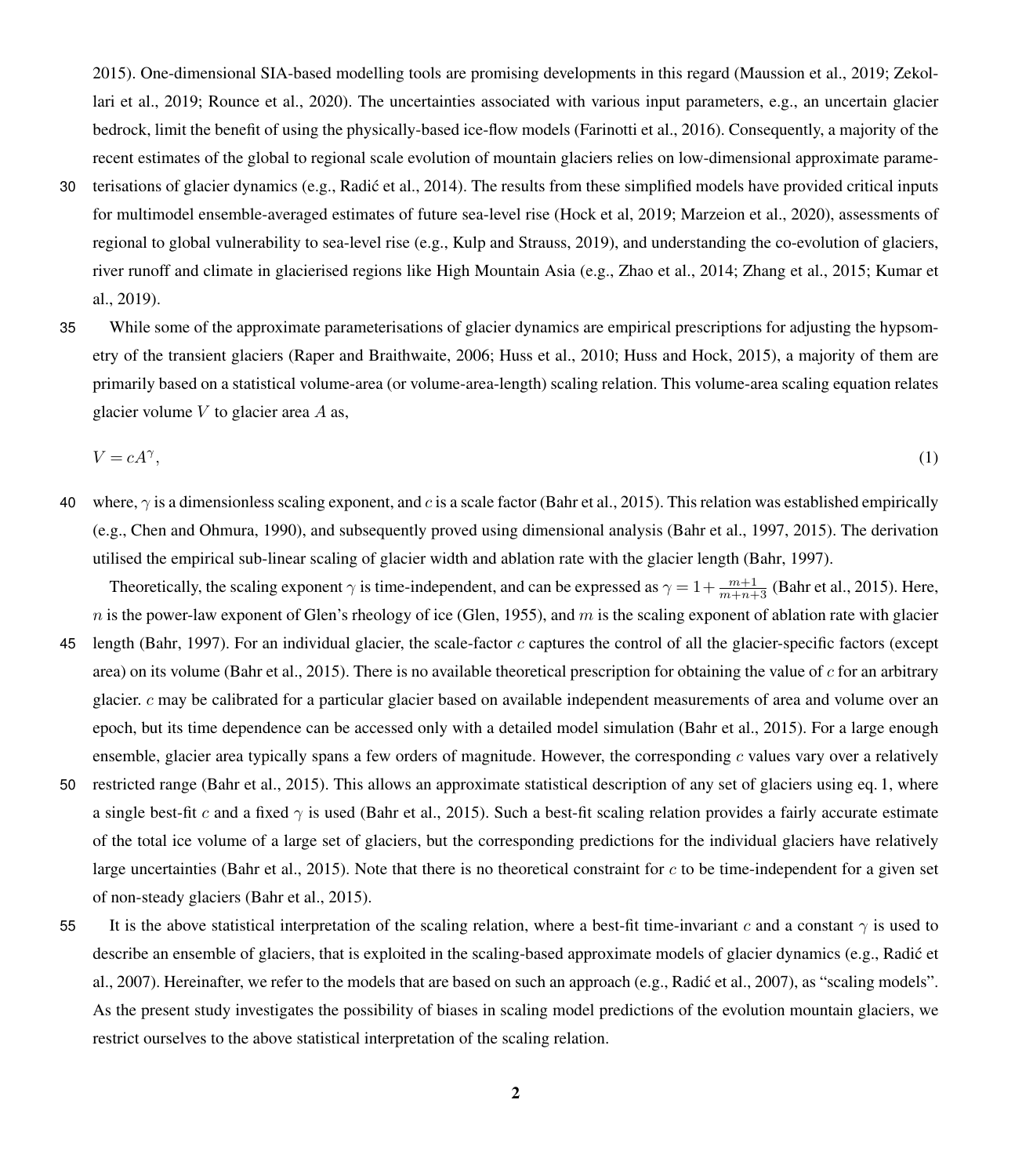- 60 The performance of scaling models in simulating the transient glacier response have previously been tested against various dynamical ice-flow models (e.g., SIA, higher order approximations, or Stokes' model) in one to three dimensions using both idealised (Radić et al., 2007; [Adhikari and Marshall, 2012\)](#page-18-9) and realistic geometries (Radić et al., 2008; [Farinotti and Huss,](#page-18-10) [2013\)](#page-18-10). The uncertainties introduced by a scaling-model parameterisation of the evolution of glaciers with realistic geometries were considered by [Farinotti and Huss](#page-18-10) [\(2013\)](#page-18-10). The spirit of the present study is quite similar to that of [Farinotti and Huss](#page-18-10)
- 65 [\(2013\)](#page-18-10), except that we are investigating the possible intrinsic biases of scaling models in a situation where the parameters  $(c<sub>c</sub>)$ and  $\gamma$ ) are known accurately. The specific objectives of the present study are,
	- 1. To obtain analytical predictions for climate sensitivity and response time of glaciers in a scaling model.
	- 2. To compare the climate sensitivity and response time of a large number of synthetic glaciers with realistic geometries, as obtained from a scaling model and a 2-d SIA model.
- 70 3. To investigate the possibility of long-term biases in scaling model estimates of changes in glacier area and volume with respect to corresponding SIA results.
	- 4. To find convenient parameterisations of glacier response properties obtained from the SIA simulations, and develop an accurate linear-response model.

Note that a linear-response model introduced in the last objective is a low-complexity model obtained in the limit of a relatively

- 75 small deviation around a steady state (e.g., [Oerlemans, 2001\)](#page-19-4). To apply this model to a large number of glaciers, the response time and climate sensitivity need to be specified for each of them. A lack of accurate and numerically-convenient parameterisations of these dynamical properties may have limited their application [\(Harrison et al., 2001;](#page-19-11) [Lüthi, 2009;](#page-19-12) [Bach et al., 2018\)](#page-18-11). Here, we aim to obtain parameterisations of the glacier response properties as functions of a few easily accessible properties of the glaciers, using results from 2-d SIA simulations of a large ensemble of synthetic glaciers with realistic geometries.
- 80 The paper is organised as follows. First, we theoretically derive the glacier-response properties within a time-invariant scaling assumption (sect. 2.1 and 3.1). Then, we compare the performance of a representative scaling model [\(Radic et al., 2007\)](#page-19-10) with that of a 2-dimensional SIA model, in simulating the response of 703 idealised Himalayan glaciers in the Ganga basin to a hypothetical step rise in equilibrium line altitude (ELA) (sect. 2.2 and 3.2). We use the response properties obtained from the scaling model to test the above analytical expressions for glaciers-response properties. The corresponding SIA results are used
- 85 to obtain parameterisations for the linear-response properties of realistic glaciers. The accuracy of the scaling model and a linear-response model in reproducing the SIA-derived long-term loss of total glacier area and volume is assessed for the above 703 glaciers. The performance of the linear-response model is also tested for an independent set of 164 glaciers in the western Himalaya without any further calibration. We also discuss the applicability of the linear-response model for actual computation of future glacier loss for a set of transient glaciers forced by any arbitrary time-variation ELA (sect. 3.3).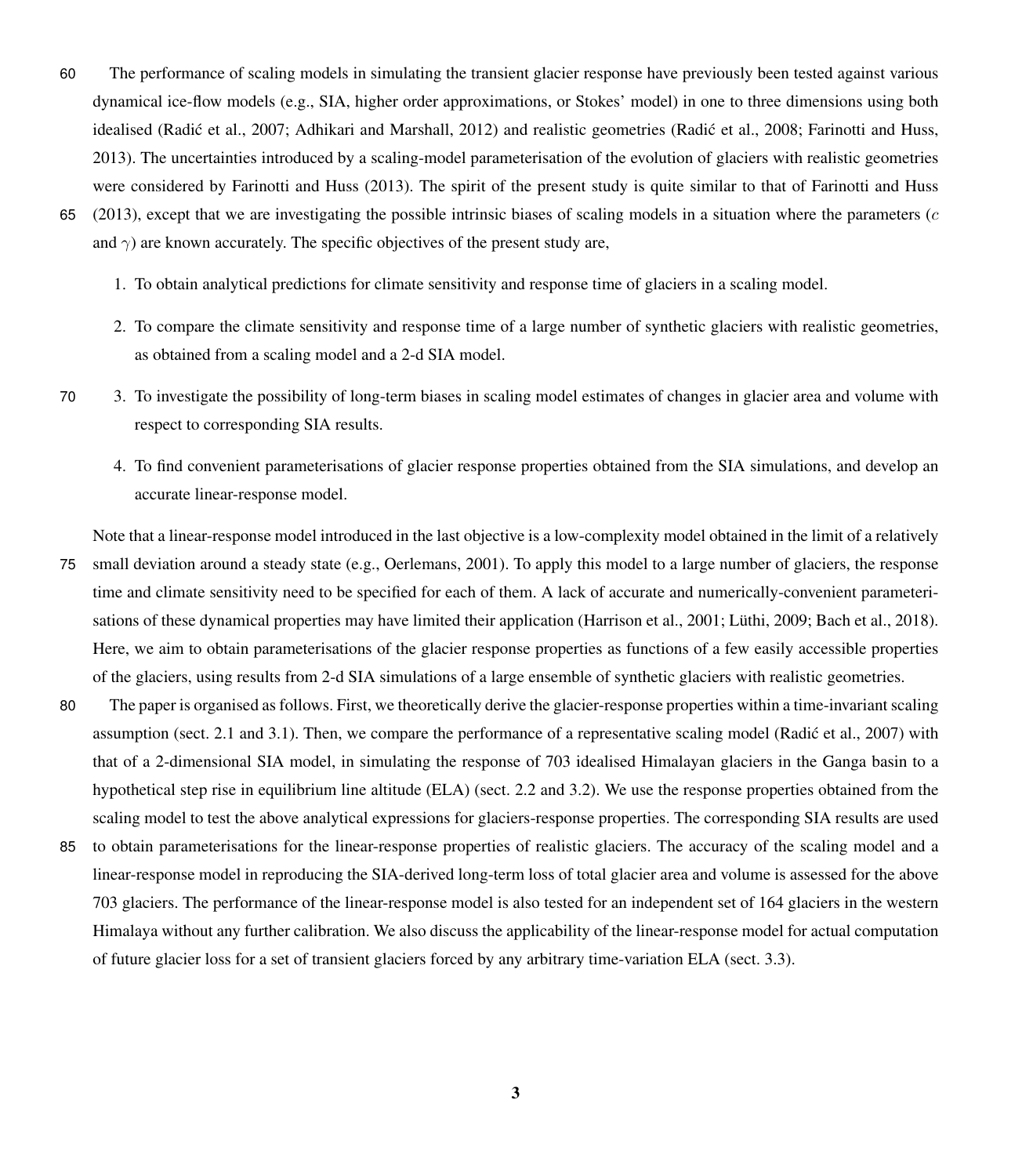## 90 2 Methods

# 2.1 Theoretical methods

For a theoretical analysis of the glacier-response properties implied by a scaling model, we consider a set of hypothetical glaciers that are responding to a warming climate such that the volume-area scaling relation (eq. [1\)](#page-1-0) is valid, and  $c$  is a given time-invariant constant. Then, the fractional changes in area and volume of these glaciers, in the limit of small changes, are 95 related as follows.

<span id="page-3-1"></span>
$$
\Delta V \approx c\gamma A^{\gamma - 1} \Delta A = \gamma \frac{V}{A} \Delta A = \gamma h \Delta A,\tag{2}
$$

where,  $\Delta V$  and  $\Delta A$  are the changes in area and volume, and the mean ice thickness is  $h = V/A$ . The above equation is the basis of the scaling models of glacier evolution (e.g., Radić et al., 2007). We have derived analytical expressions for glacier response time and climate sensitivity starting from this equation, essentially following the line of arguments by [Harrison et al.](#page-19-11) 100 [\(2001\)](#page-19-11).

#### 2.2 Numerical methods

We simulated the response of an ensemble of synthetic clean glaciers with realistic geometries to a hypothetical step-change in ELA using three different methods (scaling, SIA, and linear-response models). For this exercise, we considered all the 814 glaciers larger than 2 km<sup>2</sup> in the Ganga basin, the central Himalaya (Supplementary fig. S1). The ice-free bedrock for each of 105 [t](#page-18-12)he glacier was obtained using available ice-thickness estimates [\(Kraaijenbrink et al., 2017\)](#page-19-13) and surface-elevation data [\(ASTER](#page-18-12) [GDEM, V003\)](#page-18-12). The following idealised elevation-dependent linear mass-balance profile was used,

<span id="page-3-0"></span>
$$
b(z) = Max\{\beta(z - E), b_0\}.\tag{3}
$$

Here,  $\beta$  is the balance gradient, z is the surface elevation, and E is the equilibrium-line altitude (ELA).  $b_0$  is a cutoff on maximum accumulation taken to be 1.0 m/yr. The choice of  $\beta$  is described later. In our mass-balance model, we neglected

110 complicating factors like supraglacial debris cover and its effects on ablation, and the avalanche contribution to accumulation. Overall, the simulated glaciers cannot be considered faithful copies of the actual Himalayan glaciers. Rather, they constituted an ensemble of synthetic glaciers with realistic geometries (e.g., [Farinotti and Huss, 2013\)](#page-18-10) to be used here for a comparative study of the performance of the three models.

# 2.2.1 A 2-d SIA model

115 The ice-flow dynamics was implemented within a two dimensional SIA [\(Hutter, 1983\)](#page-19-5) as a numerically efficient non-linear diffusion problem [\(Oerlemans, 2001\)](#page-19-4). While SIA may not be the best method for simulating valley glaciers due to its limitation in describing ice-flow influenced by longitudinal stresses and/or steep bedrock slopes [\(Le Meur et al., 2004\)](#page-19-14), there is enough evidence in the literature that SIA does a reasonable job of describing both the steady and transient dynamics of valley glaciers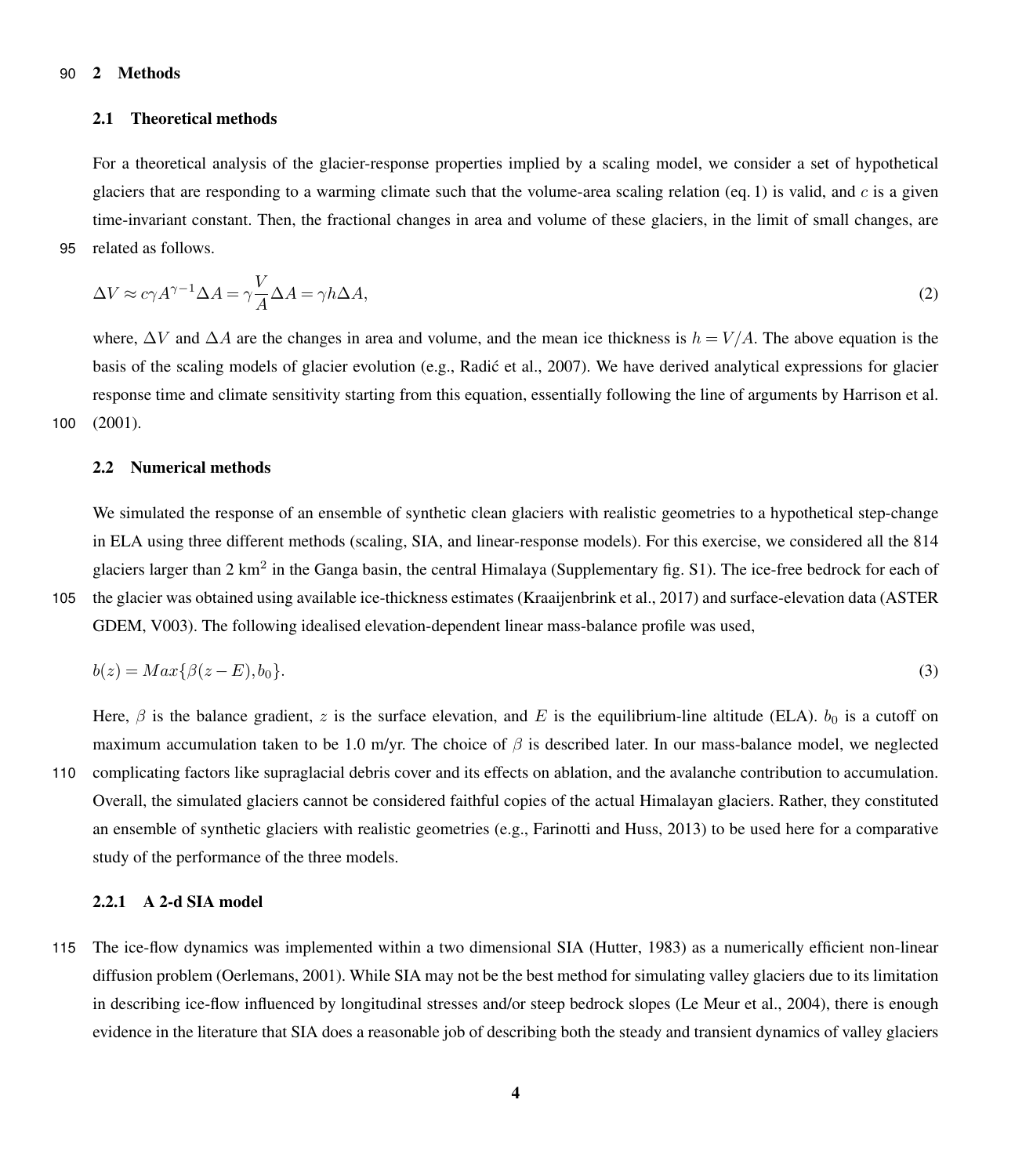(e.g., [Vieli and Gudmundsson, 2004;](#page-20-7) [Le Meur et al., 2004;](#page-19-14) [Radic et al., 2008\)](#page-20-6). The contribution of sliding to the flow was ´ 120 neglected here for simplicity.

The value of Glen's flow-law exponent was assumed to be 3 (e.g., [Oerlemans, 2001\)](#page-19-4). For the sake of simplicity, we did not tune any of the model parameters to match the observed ice-thickness and/or flow velocity on any of these glaciers. The only exception was ELA which was tuned to obtain the initial steady state as described below. In order to avoid possible dependence of the results on any specific choice of parameters, we picked the parameters related to mass balance and flow from random

- 125 distributions. The rate constant of Glen's law was picked randomly from the set  $\{0.5, 0.6, ..., 1.4, 1.5\} \times 10^{-24}$  Pa<sup>-3</sup>s<sup>-1</sup> for each of the glaciers. This range of values is comparable to those used to model mountain glaciers previously [\(Radic et al.,](#page-20-6) [2008\)](#page-20-6). The balance gradient  $\beta$  was also picked randomly from the set of values {0.005, 0.006, ..., 0.009, 0.010} yr<sup>-1</sup> for each glacier. This range of β-values is comparable to the observed mass-balance gradients in the Himalaya (e.g., [Wagnon et al.,](#page-20-8) [2013\)](#page-20-8).
- 130 The model was integrated using a linearised implicit finite-difference scheme [\(Hindmarsh and Payne, 1996\)](#page-19-15), with a noslip boundary condition at the ice-bedrock interface and a no-flux boundary condition at the domain boundary. An iterative conjugate-gradient method was employed within the implicit scheme, with a spatial grid-size of  $100 \text{ m} \times 100 \text{ m}$  and time steps of 0.01 years. To avoid the known problem of a possible violation of mass conservation in SIA on steep terrains [\(Jarosch et al.,](#page-19-16) [2013\)](#page-19-16), we smoothed the bedrock with a centrally-weighted  $3 \times 3$  moving-window averaging. In addition, the conservation of
- 135 ice was explicitly monitored by tracking the total accumulation and ablation on the glacier surface, and the ice flux out of the glacier boundary in the ablation zone. The cumulative net gain of ice matched the total ice in the domain to within one part per  $10^9$  at any time t. Only on three glaciers (out of the total of 814), a violation of conservation due to steep bedrock was observed, and these three were not considered in our analysis (supplementary figure S2). One more glacier had to be removed where an erroneously mapped truncated tributary led to an unrealistic piling up of ice (Supplementary fig. S2).
- 140 The SIA simulation was run starting with an empty bedrock, with the initial  $E$  being the median elevation. The simulation was continued until an approximate steady state was reached such that the absolute value of the net specific balance was less than  $10^{-4}$  m/year. Subsequently, E was moved up or down, and the simulation was repeated until the extent of the steady state was similar to the present glacier extent [\(RGI, 2017\)](#page-20-9) (Supplementary fig. S2). Once the desired steady state was found (See supplementary fig. S3 for a few examples), the glaciers were perturbed by a 50 m step rise in ELA. Subsequently, the annual 145 values of area and volume were recorded for the next 1000 years (Supplementary fig. S4). The mean and standard deviation of the modelled ELA for these 810 glaciers were 5480 and 445 m, respectively.

Out of the total 810 simulated glaciers from the Ganga basin, on 98 glaciers the fractional change in glacier area at  $t = 1000$ was more than 50%, and these were excluded from the analysis. This was necessary as a linear-response model can only be applied to glaciers with small relative changes [\(Oerlemans, 2001\)](#page-19-4). We confirmed that the nature of our results does not depend

150 on the precise value of this cutoff (Supplementary fig. S6). An additional 9 glaciers had response time larger than 500 years and they were removed. This was done to avoid a possible overestimation of the response time whenever its magnitude was comparable to or larger than the total simulation period of 1000 years (supplementary fig. S7). The removal of these 9 glaciers led to a reduction in the number (total area) of simulated glaciers by only  $\sim 1\% (\sim 2\%)$ .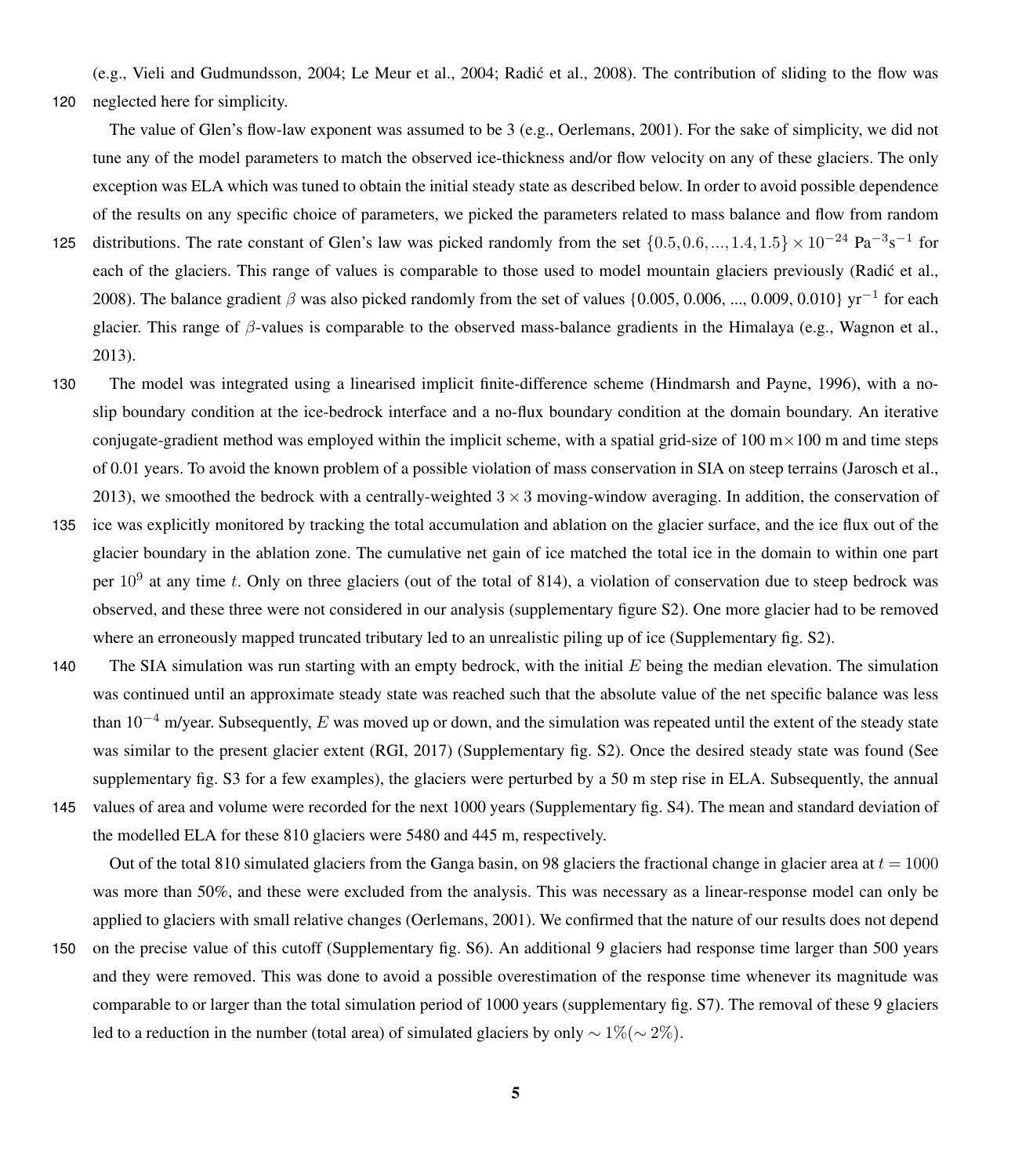Finally, we were left with an ensemble of 703 synthetic Himalayan glaciers (Supplementary fig. S1), with area in the range 155 of  $2.2-156.0 \text{ km}^2$  (a median value  $5.5 \text{ km}^2$ ). The steady glaciers modelled with SIA had, on the average, 1.25 times larger area [a](#page-19-13)nd 1.66 times larger ice-thickness (supplementary figs. S3, S8) compared to the corresponding estimates of [Kraaijenbrink et](#page-19-13) [al.](#page-19-13) [\(2017\)](#page-19-13). The higher thickness of the modelled glaciers can be ascribed to a larger modelled area, a steady mass balance, and an uncalibrated SIA model. The total area and volume of these 703 synthetic glaciers were 6865 km<sup>2</sup> and 847 km<sup>3</sup>, respectively. This set covered 86% of the total 810 glaciers number-wise, and 89% area-wise. The distributions of glacier area and mean 160 slope for the two sets of 810 and 703 synthetic glaciers are shown in supplementary fig. S8.

## 2.2.2 Scaling model

The response of the above set of 703 steady-state glaciers to a 50 m instantaneous rise in ELA was also computed with a scaling model (Radić et al., 2007). The SIA-derived initial steady-state volume, area, and hypsometry (with the bin size of 25 m) for each of the glaciers were used as the starting point. For any of the modelled glaciers, the scaling and SIA models used 165 the same mass-balance parameters. At any time t during the evolution, the mass-balance function (eq[.3\)](#page-3-0) was summed over the instantaneous glacier hypsometry to obtain the net volume loss for that time step. The corresponding area loss was then obtained using Eq. [2.](#page-3-1) The reduction in the area was assumed to have taken place in the lowest elevation band/s of each glacier (Radić et al., 2007). The scaling exponent was fixed at  $\gamma = 1.286$  because of the assumed linear mass-balance profiles of the simulated glaciers (i.e.,  $m = 1$ ). The annual-resolution time series of area and volume were recorded for 1000 years for each

170 of the glaciers.

# 2.2.3 Glacier response properties

For each of the 703 glaciers, the time series of volume and area as obtained using the SIA and scaling models, were separately fitted to linear-response forms (e.g., eq. [9](#page-7-0) below) to obtain the corresponding best-fit values of the four linear-response parameters (the climate sensitivities and the response times of area and volume) for each of them (supplementary fig. S4).

- 175 Please note that applying a step change in ELA to a steady-state glacier to obtain the step-response function is a standard prescription for obtaining glacier response properties [\(Oerlemans, 2001;](#page-19-4) [Vieli and Gudmundsson, 2004;](#page-20-7) [Harrison et al., 2001;](#page-19-11) [Bach et al., 2018\)](#page-18-11). Within a linear-response assumption, the step-responses of volume and area have an exponential form (e.g., eq. [9](#page-7-0) below). The asymptotic exponential decay time is the response time of the glacier, and the asymptotic magnitude of the decay is the climate sensitivity. Because of the deviations of the simulated response from a pure exponential decay
- 180 (supplementary fig. S4), the best-fit response time may be slightly different from the e-folding time, which has been used in some of the previous studies (e.g., [Vieli and Gudmundsson, 2004;](#page-20-7) [Bach et al., 2018\)](#page-18-11). However, we take the best-fit asymptotic decay time to be the response time. By definition, it minimises the deviation between the predictions of the SIA and linearresponse models, and thus, improves the performance of the latter in reproducing SIA results to some extent. We confirm that the difference between the above two definitions of the response time is small.
- 185 The best-fit linear-response properties obtained from the scaling model results for the 703 glaciers were used to verify the corresponding theoretical expressions obtained from scaling theory (eqs. [8,](#page-7-1) [11,](#page-8-0) [12,](#page-8-1) [13](#page-8-2) below). The best-fit response times and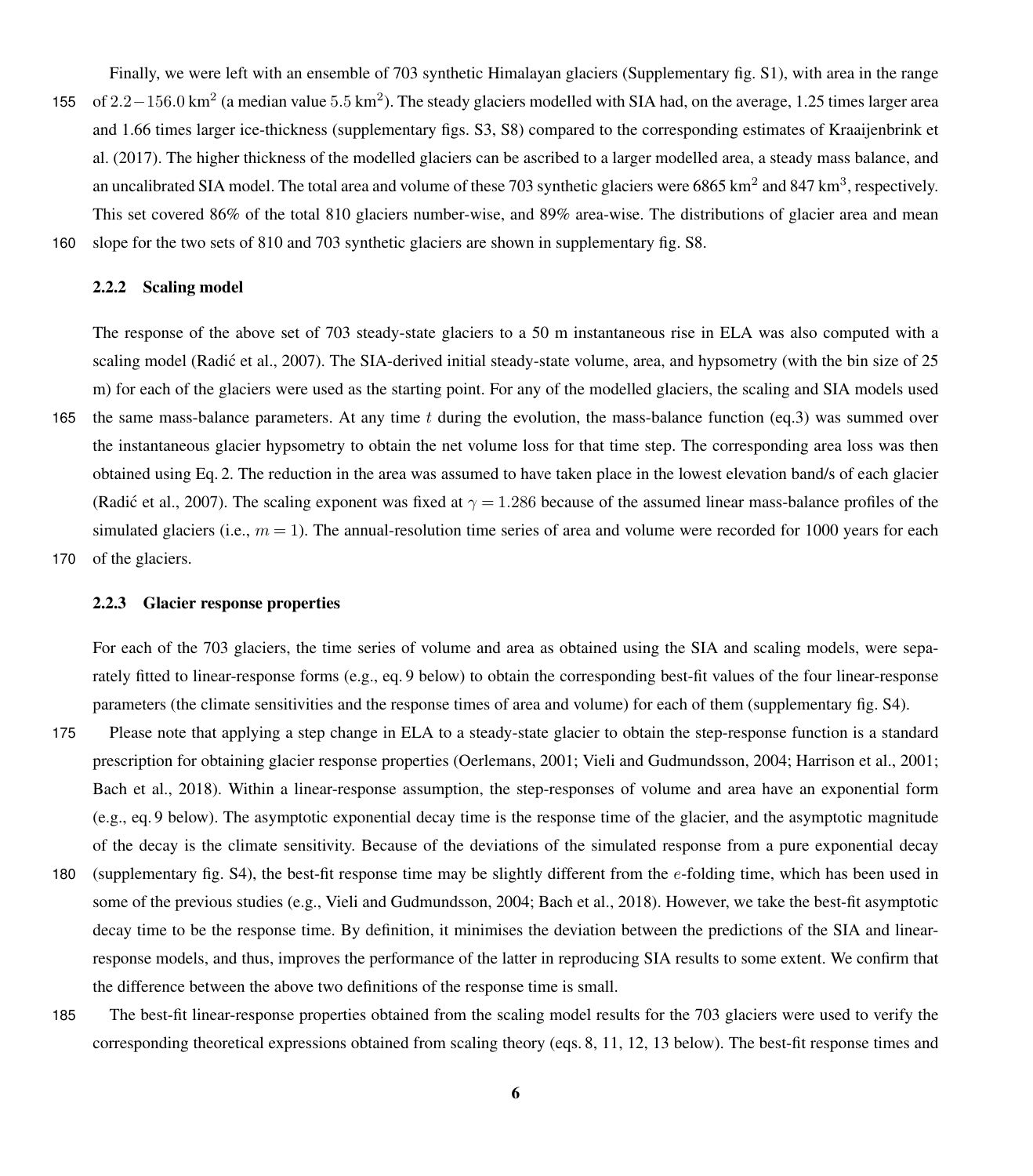climate sensitivities obtained from the SIA simulations of the 703 glaciers were used to fit for empirical relations that are motivated by the corresponding expressions derived from the scaling theory. These fitted forms would allow estimation of the response properties of any given glaciers as functions of properties like mean thickness, mass balance gradient and so on. All 190 the above fits were performed in log-log scale, and  $R^2$  of the fits were noted.

### 2.2.4 A linear-response model

The best-fit empirical parameterisations for climate sensitivity and response time obtained by fitting the SIA results as described above (given in eqs. [14](#page-14-0)−[17](#page-14-0) later), were used to run a linear-response model simulation for any given glacier. This model was applied to simulate the response of the above 703 synthetic Himalayan glaciers to a 50 m step-change in ELA at  $t = 0$ . We 195 emphasise that for the linear-response model, we do not use the best-fit the response properties of the individual glacier derived from the SIA simulations. Rather, the parameterisations of the same obtained by fitting the SIA-derived response properties (given in eqs. [14](#page-14-0)−[17](#page-14-0) later) were utilised. These parameterisations thus allow the model to be applied to any other set of Himalayan glaciers without the need for simulating them with SIA first.

To assess the uncertainty of the linear-response model output, the uncertainty of each of the fit parameters was set equal to 200 the corresponding standard error, and the 95% uncertainty band for the linear-response model outputs were generated using a Monte Carlo method.

To test the applicability of the above linear-response model that was calibrated using SIA results for the 703 central Himalayan glaciers, the same model was applied to a different set of 204 glaciers from the western Himalaya. The parameterisations developed for the central Himalayan glaciers as discussed above (given in eqs. [14](#page-14-0)−[17](#page-14-0) later) were used to estimate the 205 response properties of each of these western Himalayan glaciers using input values of corresponding mass-balance gradient, mean thickness and ablation rate near the terminus. For these western Himalayan glaciers, SIA and scaling model simulations were also performed following the procedures as detailed above. The glaciers that showed more than 50% change at the 500 year mark in the corresponding SIA simulations were left out as before, and the time series of total area and total volume of

164 western Himalayan glaciers obtained using the three different models were compared.

#### 210 3 Results and Discussions

# 3.1 Theoretical results

Below, we derive some relevant consequences of the time-invariant scaling assumption, including expressions for the climate sensitivity and response time of area and volume. These results are expected to be generally valid for all scaling models that are based on eq. [2.](#page-3-1)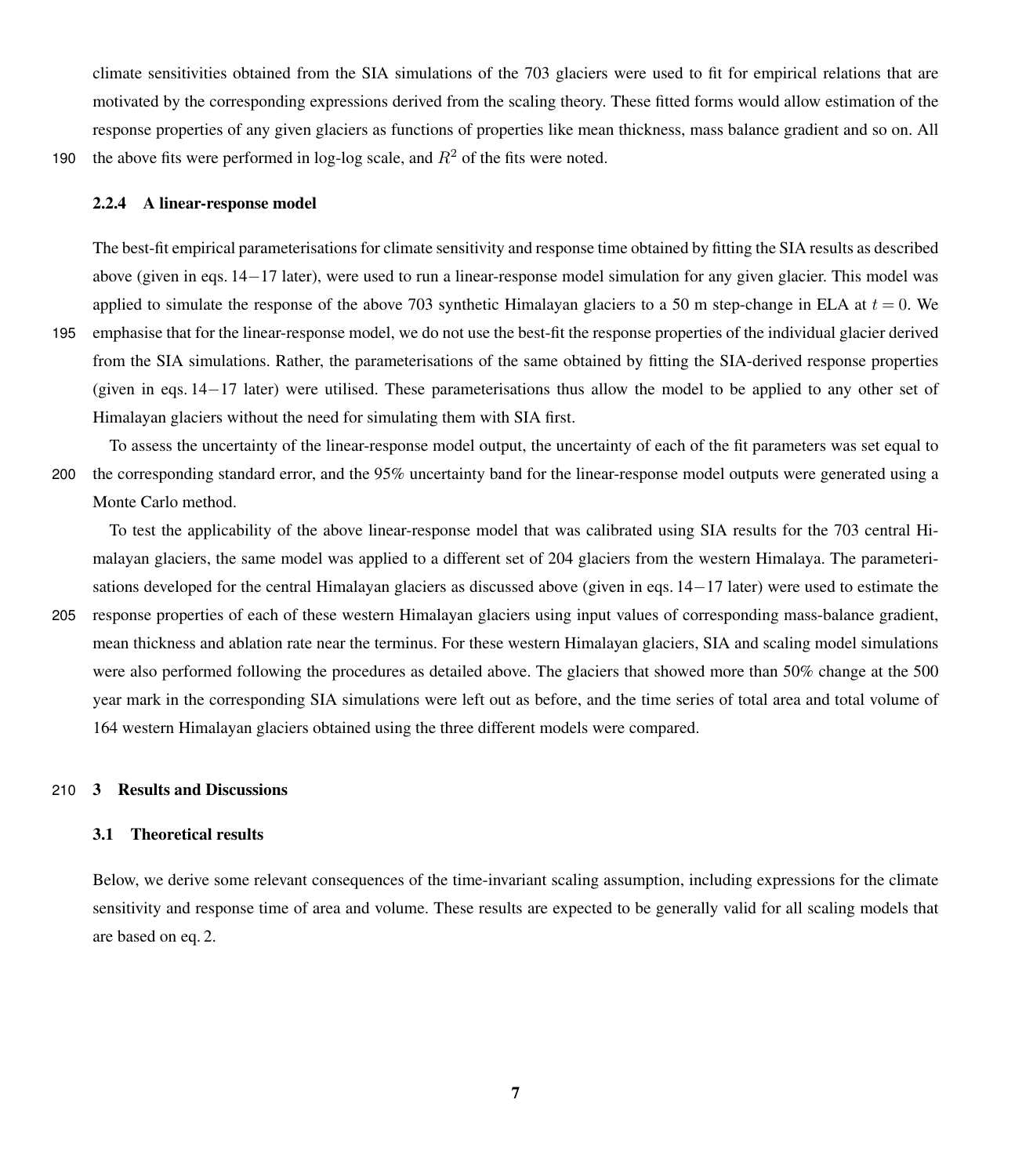# 215 3.1.1 The rates of area and volume change

<span id="page-7-2"></span>Eq. [2,](#page-3-1) which was derived from eq. [1](#page-1-0) assuming a time-independent  $c$ , implies,

$$
\dot{V} = \gamma c A^{\gamma - 1} \dot{A} = \gamma h \dot{A}.\tag{4}
$$

Here, V and  $\dot{A}$  denote the corresponding rates of change of glacier volume and area, respectively. If the net specific balance is δb (in m/yr), then the annual rate of volume loss  $\dot{V} = δbA$ . This, together with eq. [4,](#page-7-2) implies,

<span id="page-7-3"></span>
$$
220 \quad \dot{A} = \frac{\delta b}{\gamma h} A
$$
\n
$$
= \frac{\delta b}{\gamma c} A^{2-\gamma}.
$$
\n(6)

Thus, in the scaling models the rate of change of area scales with glacier area with an exponent  $(2 - \gamma)$ . This is consistent with empirical observations for real glaciers as well [\(Banerjee and Kumari, 2019\)](#page-18-13). As the scale factor  $\frac{\delta b}{\gamma c}$  in the right-hand side (RHS) of eq. [5](#page-7-3) is proportional to the net specific mass balance, this may be a convenient way of obtaining mean regional 225 thinning rates from relatively straightforward remote-sensing measurements of the rate of area change. However, the accuracy of this relation is contingent on the validity of the assumption of a time-independent  $c$ .

#### 3.1.2 Area response time

To compute the area response time, let us consider a constant perturbation, i.e., a step change in ELA applied to a steady glacier for time  $t \ge 0$  (e.g., [Oerlemans, 2001\)](#page-19-4). Let's denote the corresponding instantaneous net negative balance at  $t = 0$  by  $\delta b_0 A$ , the 230 asymptotic ( $t \to \infty$ ) shrinkage of glacier area by  $\Delta A_{\infty} \equiv A(0) - A(t \to \infty)$ , and that of ice volume by  $\Delta V_{\infty}$ . Then, we have [\(Harrison et al., 2001\)](#page-19-11),

<span id="page-7-4"></span>
$$
\Delta A_{\infty} b_t + \beta \Delta V_{\infty} \approx -\delta b_0 A. \tag{7}
$$

<span id="page-7-1"></span>Here,  $b_t$  is the ablation rate near the terminus. The area response time of the glacier can be expressed as  $\tau_A \approx \Delta A_\infty / \dot{A}$ . Therefore, using the above expressions for  $\dot{A}$  (Eq. [5\)](#page-7-3) and  $\Delta A_{\infty}$  (Eq. [7\)](#page-7-4), we obtain,

235 
$$
\tau_A = -(\frac{b_t}{\gamma h} + \beta)^{-1} \equiv \tau^*
$$
. (8)

Here, the symbol  $\tau^*$  is a convenient shorthand notation for the time scale  $-(\frac{b_t}{\gamma h}+\beta)^{-1}$ . In the above derivation,  $\Delta V_{\infty}$  that appears in eq. [7](#page-7-4) is eliminated with the help of eq. [2.](#page-3-1) Eq. [8](#page-7-1) is comparable with the expression of area response time as given by [Harrison et al.](#page-19-11) [\(2001\)](#page-19-11), or [Lüthi](#page-19-12) [\(2009\)](#page-19-12).

# 3.1.3 Volume response time

240 The instantaneous change in volume  $(\Delta V(t))$  for a steady glacier perturbed by a small step change in ELA at  $t = 0$  is given by,

<span id="page-7-0"></span>
$$
\Delta V(t) = \Delta V_{\infty} (1 - e^{-t/\tau_v}),\tag{9}
$$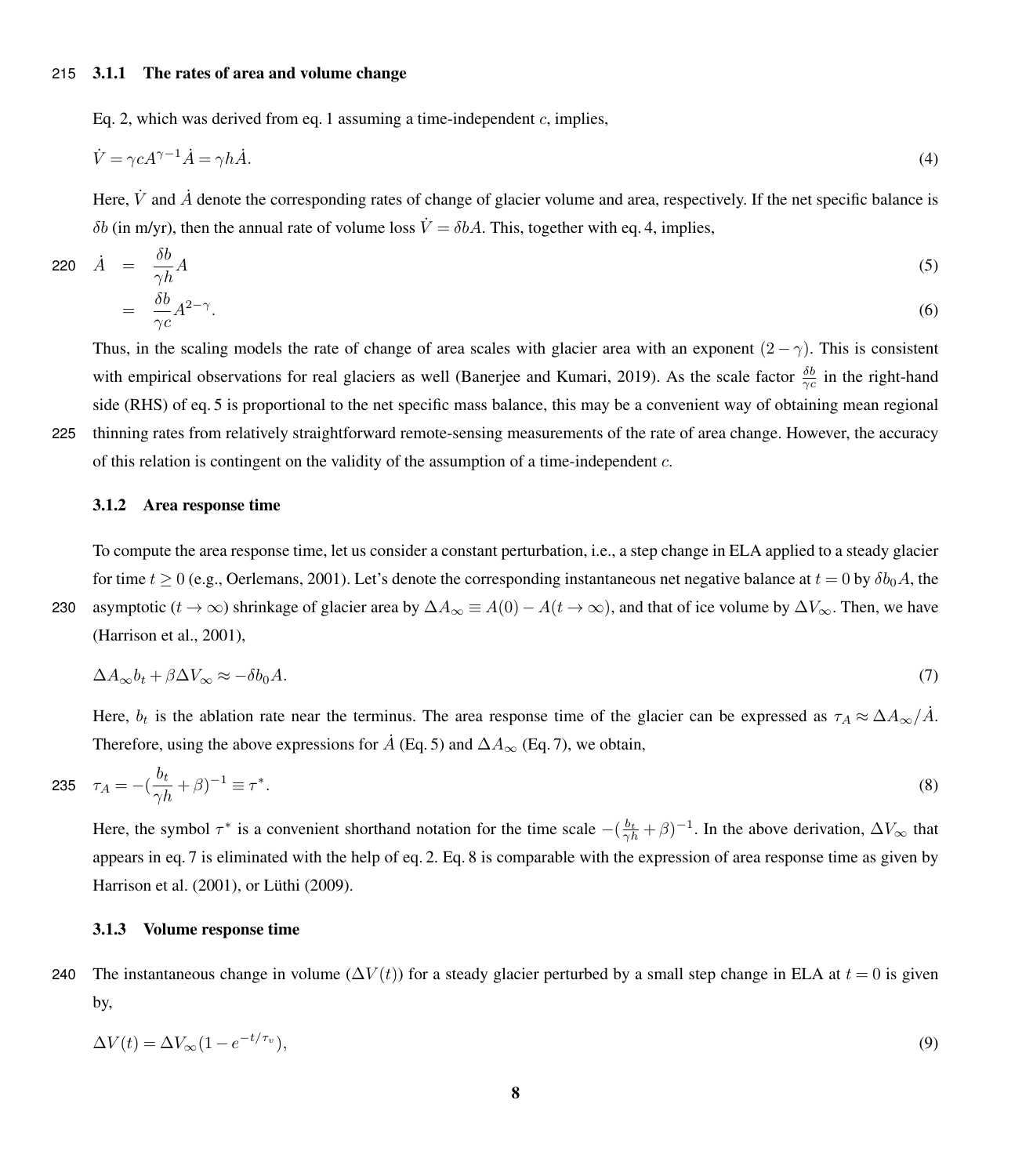where,  $\tau_v$  is the volume response time and  $\Delta V_{\infty}$  is the volume sensitivity (e.g., [Lüthi, 2009\)](#page-19-12). Now,  $V(t)$ ,  $V(0)$ , and  $V(t \to \infty)$ appearing in eq. [9](#page-7-0) can be expressed in terms of  $A(t)$ ,  $A(0)$ , and  $A(t \to \infty)$ , respectively, with the help of corresponding scaling 245 relations (eq. [1\)](#page-1-0). This, in the limit of a small fractional changes in area, yields,

$$
\Delta A(t) = \Delta A_{\infty} (1 - e^{-t/\tau_v}). \tag{10}
$$

<span id="page-8-0"></span>Comparing the above two equations, and using eq. [8](#page-7-1) one obtains,

$$
\tau_A = \tau_V = \tau^*.\tag{11}
$$

This implies that all scaling models implicitly assume the area and volume response times of a glacier to be equal to each 250 other. However, it is known that for mountain glaciers area response time is larger than the volume response time within a SIA model [\(Oerlemans, 2001;](#page-19-4) [Vieli and Gudmundsson, 2004\)](#page-20-7). Therefore, the assumed equality of the two response times in scaling

models (eq. [11\)](#page-8-0) contradicts the existing SIA results. This is an intrinsic bias that is present in any scaling model.

After a step change in ELA, as the ablation zone shrinks, the initial net negative balance of a glacier gradually decays to zero over a period determined by the corresponding response time. A longer area response time in SIA implies that this reduction 255 in the ablation zone is slower here than that in a scaling model. A corresponding feedback of a larger ablation zone on the net mass balance should then lead to a higher long-term volume loss in a SIA model than that in a scaling model. This indicates the possibility of a low bias in scaling model estimates of the climate sensitivity of volume, or equivalently, that in the long-term

changes in glacier volume due to any rise in ELA.

#### 3.1.4 Climate sensitivity of area and volume

260 An expression for the climate sensitivity of glacier area ( $\Delta A_{\infty}$ ), which is the asymptotic change in area due a change in ELA by  $\delta E$ , is obtained by eliminating  $\Delta V_{\infty}$  from eq. [7](#page-7-4) using eq. [2,](#page-3-1)

<span id="page-8-1"></span>
$$
\frac{\Delta A_{\infty}}{A} = \frac{\tau^* \beta \delta E}{\gamma h} \equiv \alpha^*.
$$
\n(12)

Here, we have used the definition of  $\tau^*$  (Eq. [8\)](#page-7-1), and that  $\delta b_0 \approx \beta \delta E$  for a step change in ELA by  $\delta E$ . The RHS of the above equation is denoted by  $\alpha^*$  for convenience.

265 The corresponding expression for  $\frac{\Delta V_{\infty}}{V}$  is then obtained using Eq. [2,](#page-3-1)

<span id="page-8-2"></span>
$$
\frac{\Delta V_{\infty}}{V} = \gamma \alpha^*.\tag{13}
$$

Again, Eq. [13](#page-8-2) is comparable to the expression of volume sensitivity as derived by [\(Harrison et al., 2001\)](#page-19-11), where the authors used an arbitrary thickness scale H, instead of the denominator of  $\gamma h$  appearing in the definition of  $\alpha^*$  above.

Please note that strictly speaking, the climate sensitivity of area and volume with respect to a change in ELA should be 270 defined as  $\frac{\Delta A_{\infty}}{\delta E}$  and  $\frac{\Delta V_{\infty}}{\delta E}$ , respectively. However, in this paper, we use  $\Delta A_{\infty}$  and  $\Delta V_{\infty}$  as the corresponding sensitivities to simplify the notation.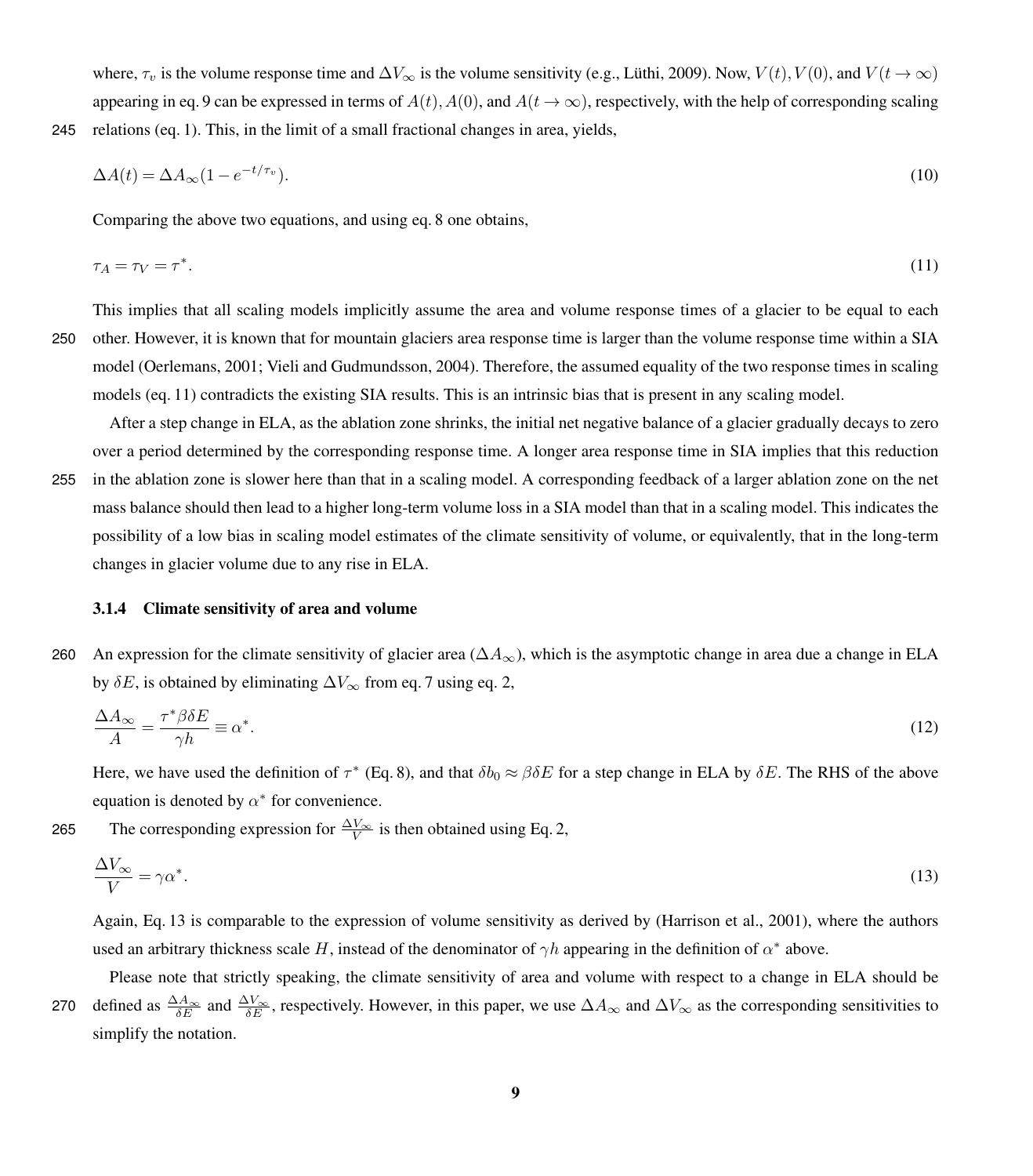<span id="page-9-0"></span>

**Figure 1.** A) Glacier volume as a function of area for the 703 Himalayan glaciers simulated with SIA at  $t = 0$  yr (blue circles), and at  $t = 500$  yr (red circles) are plotted along with the corresponding best-fit scaling relations (blue and red solid lines). The corresponding fitted functions, and  $R^2$  values are shown in blue and red texts, respectively. B) The trajectories of the 703 glaciers in the  $V - A$  plane as simulated with SIA (thick red lines) and scaling (thin blue lines) models. The inset is a zoomed-in version of the same plot, but with a linear scale.

# 3.2 Numerical results

# 3.2.1 Volume-area scaling and a time-dependent scale factor in the SIA model

Following eq. [1,](#page-1-0) a power-law relation between the area and volume of the 703 glaciers with an exponent  $\gamma = 1 + \frac{m+1}{m+n+3}$ 275 1.286 is expected as  $m = 1$  and  $n = 3$ . The ensemble of glaciers modelled with SIA did conform to above power-law relation  $V = cA^{1.286}$  at any time t with a single best-fit c. The scale factor slowly decreased with time. For example, fig. [1a](#page-9-0) shows the power-law fits at  $t = 0$  and  $t = 500$  years ( $R^2 = 0.9$ ), where the best-fit c-values were  $0.053 \pm 0.001$  and  $0.47 \pm 0.001$  km<sup>3-2</sup><sup>γ</sup>, respectively. This implies a ∼11% reduction in c for the ensemble over the period of 500 years after the step-change in ELA was applied. A time-dependent c is consistent with the theoretical arguments of [Bahr et al.](#page-18-4) [\(2015\)](#page-18-4).

280 The slow and systematic decline in  $c$  for the ensemble of shrinking glaciers simulated with SIA model contradicts the basic assumption of scaling models that c is time-invariant. A decreasing c would mean eq. [2](#page-3-1) is violated, with  $\frac{\Delta V}{V} = \gamma \frac{\Delta A}{A} + \frac{\Delta c}{c}$ . Note that all the three fractional changes involved in this relation are negative. Therefore, for any given  $|\Delta A|$ , the corresponding  $|\Delta V|$  is going to be larger in SIA model than that in a scaling model where  $\frac{\Delta c}{c}$  is assumed to be zero (eq. [2\)](#page-3-1). Even though the decline in  $c$  is only about 11%, it may be associated with a stronger low bias in the long-term change predicted by scaling 285 models. This is because a larger volume change in SIA would lead to a thinner glacier, and a corresponding surface-elevation feedback to mass balance is likely to amplify the corresponding long-term mass loss over time.

The dependence of the glacier-specific scale factor on the mean slope is known [\(Bahr et al., 2015\)](#page-18-4) and has been incorporated [i](#page-20-10)n modified scaling relations where volume is a power-law function both area and slope (e.g., [Grinsted, 2013;](#page-18-14) [Zekollari and](#page-20-10) [Huybrechts , 2015\)](#page-20-10). For the simulated 703 glaciers, the mean slope increases with time as area is lost preferentially from the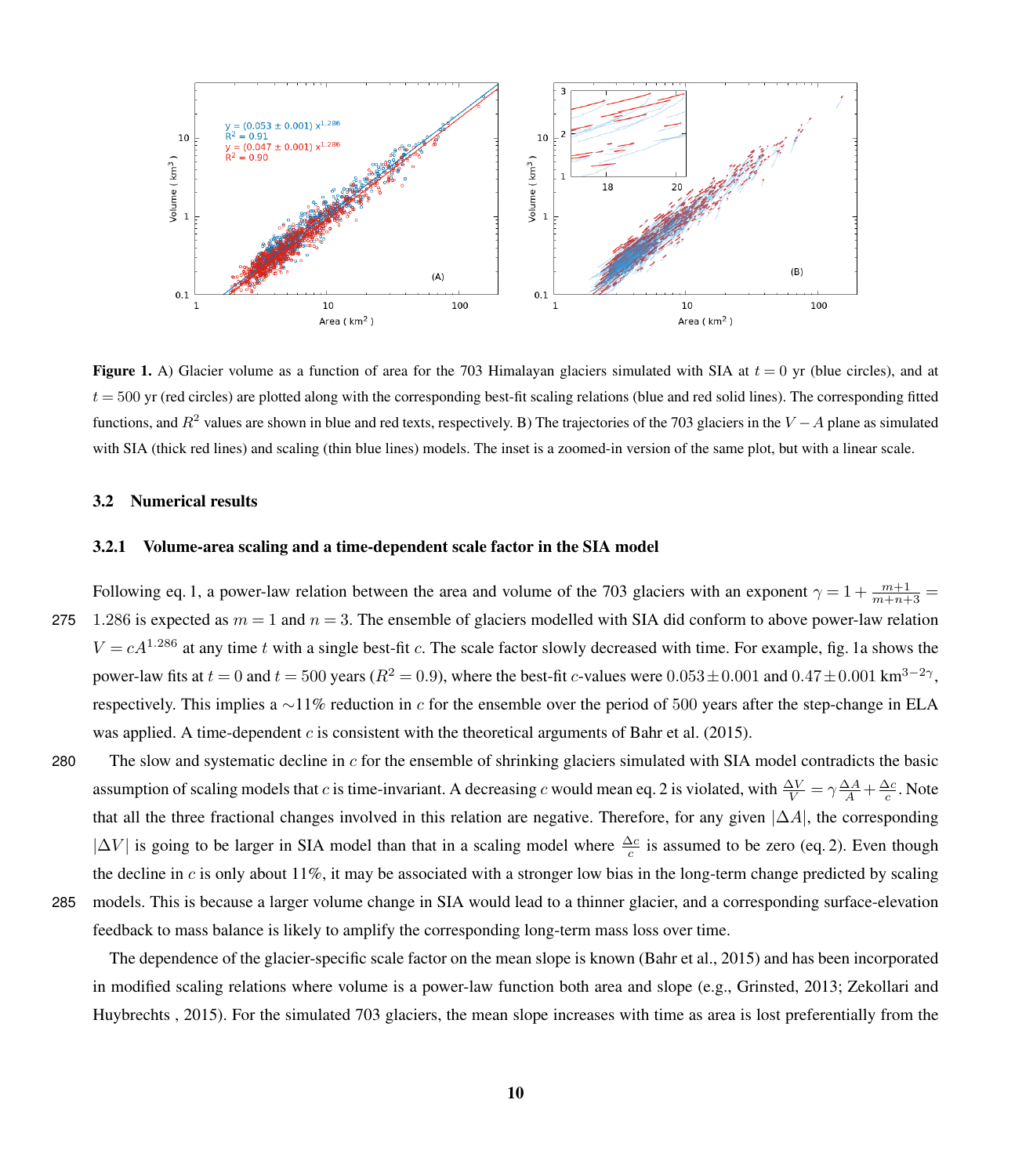290 gently-sloping lower ablation zone. For example, the median slope of the 703 simulated glaciers reduced from 0.41 at  $t = 0$  to 0.37 at  $t = 500$  years. This ~ 10% reduction in slope is expected to lead to a ~ 5% decline in c [\(Bahr et al., 2015\)](#page-18-4). So, at least part of the time dependence of c for transient glaciers in SIA simulation is explained by the slope-dependence of  $c$ . However, there may be other factors contributing to the decline in  $c$  for the transient glaciers as discussed below.

# 3.2.2 Area and volume response times

295 The theoretical prediction for glacier area and volume response time (eq. [11\)](#page-8-0) worked rather well for the scaling model results (figs. [2C](#page-11-0), and [2D](#page-11-0)), with best-fit relations of  $\tau_V = (0.914 \pm 0.002)\tau_A$  with  $R^2 = 0.99$ , and  $\tau_A = (1.066 \pm 0.008)\tau^*$  with  $R^2 =$ 0.80.

For SIA simulations, the data showed that  $\tau_A > \tau_V$ , and that the two response times were still proportional to each other (fig. [3C](#page-12-0):  $\tau_V = (0.687 \pm 0.004)\tau_A$ , with  $R^2 = 0.94$ ). Also,  $\tau_A$  was proportional to  $\tau^*$  to a good approximation (fig. [3D](#page-12-0):  $\tau_A =$ 

- 300  $(2.56\pm0.04)\tau^*$ , with  $R^2=0.53$ ). Interestingly, the value of the proportionality constant in the latter relation as obtained from SIA was about 2.4 times larger than the corresponding value obtained in the scaling model. This underlines the relatively large underestimation of area response time by the scaling model. Similarly, the volume response time was about 1.8 times larger in the SIA simulation than the corresponding scaling model value. This implies that for a given ELA perturbation, the glacier response is much faster in the scaling model compared to that in the SIA model for the ensemble of 703 synthetic glaciers.
- 305 Apart from the overall underestimation of area and volume response times by the scaling model, another serious limitation of scaling models that emerges from the above analysis is that here the area and volume response times are equal to each other (eq. [11,](#page-8-0) and fig. [3C](#page-12-0)). In contrast, the SIA model predicted  $\tau_A \approx 1.5\tau_V$ . The ratio of the two response times obtained from [t](#page-20-7)he 2-d SIA model here is generally consistent with earlier results based on 1-d flowline models [\(Oerlemans, 2001;](#page-19-4) [Vieli and](#page-20-7) [Gudmundsson, 2004\)](#page-20-7). The equality of the two response times in the scaling model led to a linear trajectory in  $V - A$  plane
- 310 for the transient glaciers (fig. [1B](#page-9-0)). While in SIA model, a relatively larger area response time, together a slow initial changes in area (supplementary figs. S4, S10), led to curved  $V - A$  plane trajectories for individual transient glaciers. In particular, a slowly changing area means the  $V - A$  trajectories bend downward causing c to reduce for the transient ensemble (fig [1\)](#page-9-0). Moreover, At the early stages of response, glaciers simulated by a scaling model lose area much quicker than those simulated by an SIA model (fig. [1B](#page-9-0)). The associated net mass-balance feedbacks then lead to a subdued long-term volume response in 315 scaling model, and a comparatively stronger volume response in the SIA model, just as predicted in sect. 3.1.3.

## 3.2.3 The climate sensitivity of glacier area and volume

For the 703 glaciers simulated by the scaling model, the fitted asymptotic fractional changes in area and volume, or equivalently, the corresponding (fractional) climate sensitivities, were proportional to each other (fig. [2A](#page-11-0):  $\frac{\Delta V_{\infty}}{V} = (1.383 \pm 0.003) \frac{\Delta A_{\infty}}{A}$ , with  $R^2$ =0.99). Here, the best-fit constant of proportionality is close to, but about 8% larger than  $\gamma$  = 1.286 as predicted by eq. [2.](#page-3-1)

320 In contrast, the SIA simulations obtained  $\frac{\Delta V_{\infty}}{V} = (1.93 \pm 0.02) \frac{\Delta A_{\infty}}{A}$ , with R<sup>2</sup>=0.85 (fig. [3A](#page-12-0)). In this case, the constant of proportionality was  $\sim 1.5\gamma$ , compared to the corresponding value of  $\sim \gamma$  in the scaling model. This larger value of the ratio of the two climate sensitivities in SIA model is consistent with the observed decline in  $c$  for the transient glaciers simulated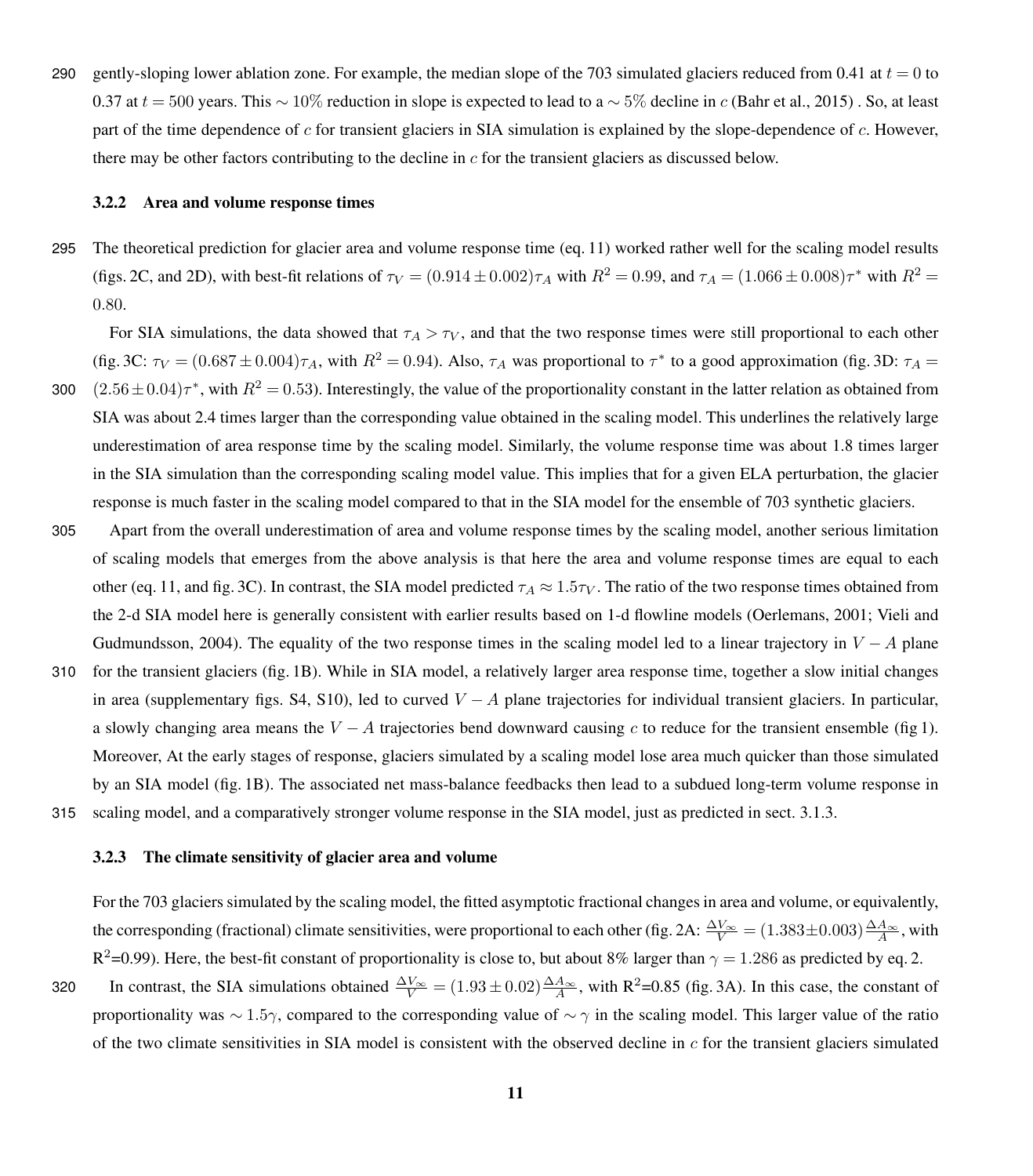with this model (fig. [1\)](#page-9-0). Please note that no theoretical prediction is available for the ratio of asymptotic fractional changes in volume and area in a SIA model.

<span id="page-11-0"></span>

Figure 2. Scaling model simulations of the 703 synthetic Himalayan glacier show that, (A) the best-fit (fractional) climate sensitivities of area and volume are proportional to each other, (B) The climate sensitivity of volume is proportional to  $\alpha^* \equiv \frac{\beta \delta E \tau^*}{\gamma h}$ , (C) The response times associated with glaciers area and volume are approximately equal, and (D) the volume response time is approximately equal to  $\tau^* \equiv -(\frac{b_t}{\gamma h} + \beta)^{-1}$ . In all the above plots, the corresponding best-fit curves are shown with red lines. The fit parameters and  $R^2$  of the fits are also given. These numerical trends are consistent with theoretical results derived in sect. 3.1.

325 Fig. [2B](#page-11-0) shows that in the scaling model, climate sensitivity of glacier volume is proportional to  $\alpha^*$  ( $\frac{\Delta V_{\infty}}{V}$  = (0.655  $\pm$  $(0.008)\alpha^*$ , with  $R^2 = 0.67$ ). This is in line with eq. [13,](#page-8-2) except that the constant of proportionality is significantly less than  $\gamma$ . A similar proportionality between the SIA-derived best-fit  $\frac{\Delta V_{\infty}}{V}$  and  $\alpha^*$  is shown in fig. [3B](#page-12-0), with  $\frac{\Delta V_{\infty}}{V} = (1.71 \pm 0.03)\alpha^*$ . However, in this case the fit is relatively noisy with  $R^2 = 0.48$ .

The above relations suggest that the climate sensitivity of volume in the SIA simulation was about 2.6 times larger than that 330 in the scaling model. Similarly, the climate sensitivity of glacier area obtained from the SIA model was also about 1.9 times larger than that obtained from the scaling model. This trend of a relatively large (by about a factor of about 2) underestimation of climate sensitivity of glacier volume and area by the scaling model is consistent with the effects of a relatively faster shrinkage of the ablation zone in the early stages of the response as discussed in 3.1.3 and 3.2.2.

#### 3.2.4 The total glacier loss estimated using the three models

- 335 Starting with an initial volume (area) of  $847 \text{ km}^3$  (6865 km<sup>2</sup>), the 703 glaciers simulated by SIA lost a total of 194 km<sup>3</sup> (726  $km<sup>2</sup>$ ) of volume (area) in 500 years due to the step-rise in ELA by 50 m. As shown in fig [4,](#page-13-0) both the scaling and the linearresponse models underestimated the long-term change in total area in this experiment, with estimated area changes of 334 and 623 km<sup>2</sup>, respectively. The scaling-model prediction for area change was only 46% of the corresponding SIA estimate, while the linear-response model estimate was 86% of that of SIA. Similar trends were seen for the magnitudes of estimated volume 340 change as well, with the respective scaling and linear-response model estimates being  $\sim$  31% and  $\sim$  75% of the corresponding
- SIA prediction (fig [4\)](#page-13-0). We confirmed that the nature of the above results does not depend on the chosen cut-off of 50% change that was used to select the 703 glaciers (Supplementary fig. S6). In fact, with a smaller cut-off, the linear-response model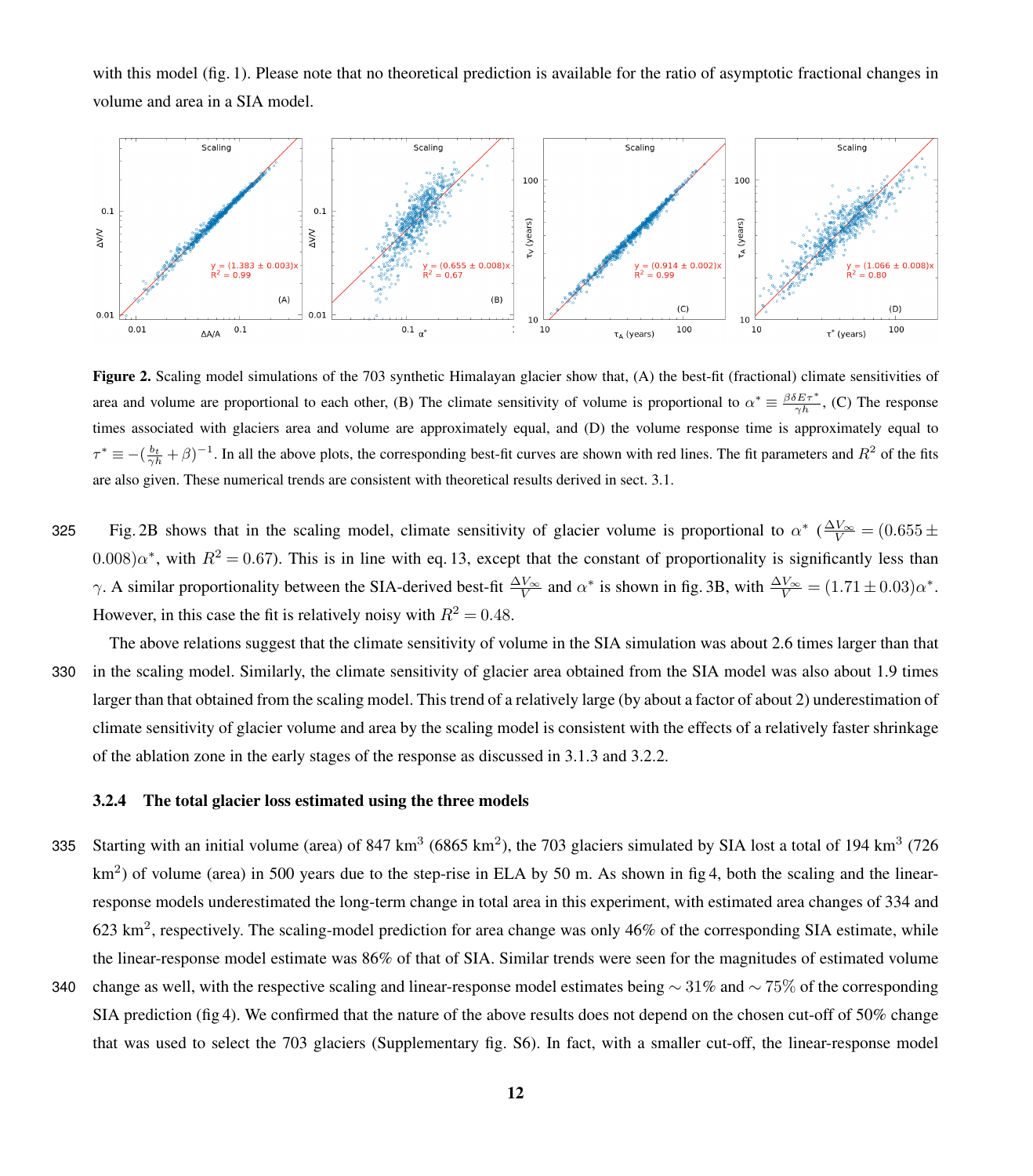<span id="page-12-0"></span>

Figure 3. Results from the SIA simulations of the 703 synthetic Himalayan glacier show that, (A) The climate sensitivities of area and volume are proportional to each other, (B) The climate sensitivity of glacier volume is proportional to  $\alpha^* = \frac{\beta \delta E \tau^*}{\gamma h}$ , (C) The response times associated with glaciers area and volume are proportional to each other, and (D) The volume response time is proportional to  $\tau^* = -(\frac{b_t}{\gamma h} + \beta)^{-1}$ . The fitted functions are shown with red lines. The corresponding fit parameters and  $R^2$  of the fits are also given. See text for detailed discussions.

estimates were even closer to the corresponding SIA estimates (Supplementary fig. S6). This is expected as linear-response models are derived in the limit of small fractional changes [\(Oerlemans, 2001\)](#page-19-4).

- 345 The low-bias in the long-term changes of glacier area and volume computed with the scaling model is consistent with the underestimation of corresponding climate sensitivities by this model (sect. 3.2.3). On shorter time scales of multiple decades, an underestimation of response times by about a factor of 2 (sect. 3.2.2) to some extent compensates for a corresponding underestimation of the climate sensitivities (sect. 3.2.3), and the deviations between the SIA and scaling models are not that prominent (fig. [4\)](#page-13-0). The biases in the scaling models become clearer over multiple centuries (fig. [4\)](#page-13-0).
- 350 Please note that depending on the details of the scaling and SIA models that are being compared, or the set of glaciers that are being simulated, the actual magnitude of the biases in scaling-model derived climate sensitivity, response time, and long-term glacier change could be different from that obtained here. However, based on the theoretical arguments and numerical evidence presented, similar qualitative trends are expected if the above exercise were to be repeated with a more detailed model and/or for a more realistic set of glaciers.
	- 355 Above results indicate the possibility of a negative bias in scaling model estimates of future changes in mountain glaciers, and the corresponding contribution to sea-level rise. As an example, let us consider a recent comparison [\(Hock et al, 2019\)](#page-19-0) of projected end-of-the-century sea-level rise contribution of glaciers from 6 different models, with 5 of them being based on some form of scaling. In that intercomparison study the hypsometric-adjustment-based model [\(Huss and Hock, 2015\)](#page-19-9) consistently [p](#page-19-0)redicted the largest fractional change of global glacier volume and area under various climate scenarios (Table 3 of [Hock](#page-19-0)
	- 360 [et al](#page-19-0) [\(2019\)](#page-19-0)). In another recent comparison, similar trends are seen as far as global-scale fractional volume loss by 2100 are concerned (Figure S17−S20 of [Marzeion et al.](#page-19-1) [\(2020\)](#page-19-1)), although on a regional scale there are differences. However, it is difficult to draw a definite conclusion about any potential bias in scaling models from the above-mentioned studies as there are wide differences among the model runs in terms of the initial conditions, climate forcing, and mass-balance parameterisations used. An intercomparison of the models where the same set of glaciers, with the same initial geometry and volume are simulated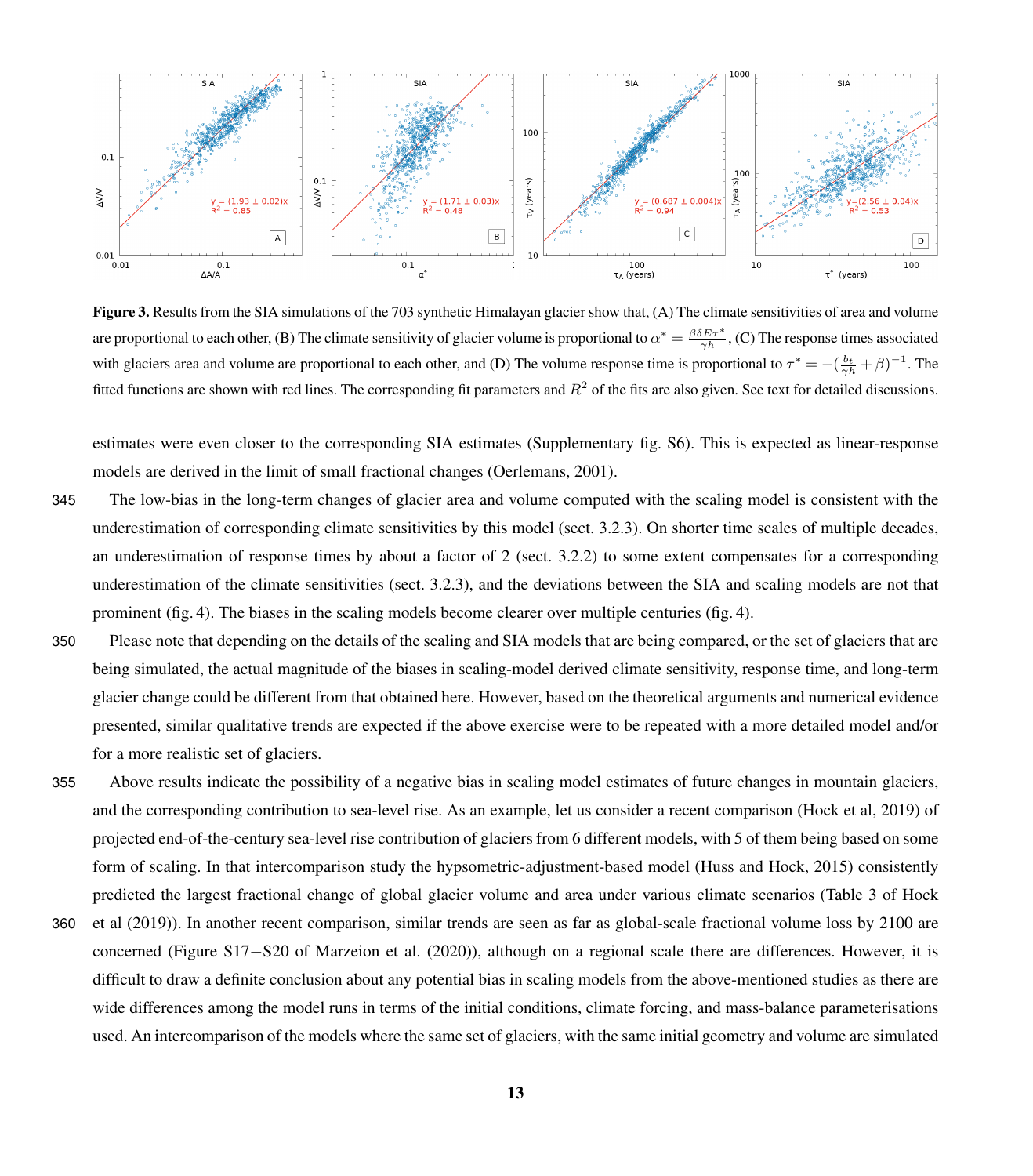365 under the same mass-balance forcing - similar to the strategy used in the present study - is neccessary to identify possible biases in the exisiting scaling models.

Above results show that the linear-response model outperformed the scaling model, producing a closer match with the SIA results for the 703 synthetic glaciers from the Gangetic Himalaya. However, this linear-response model was calibrated using the SIA results for the same set of glaciers. Therefore, this match is not enough to establish the effectiveness of the linear-

- 370 response model. To confirm the improved performance of the linear-response model compared to that of the scaling model, we applied both the models to simulate a different set of 164 glaciers in the western Himalaya (supplementary fig. S1). The best-fit linear-response properties obtained from SIA simulation of the 703 central Himlayan glaciers were first fitted to obtain four equations (eqs. [14](#page-14-0)−[17\)](#page-14-0) that relates the response properties to  $\beta$ ,  $\gamma$ , h and  $b_t$  as described before. The same equations were used to estimate response properties of each of the 164 western Himalayan glaciers as required for the linear-response model 375 simulations. In this independent experiment, the linear-response model again outperformed the scaling model in reproducing
- the corresponding SIA results (supplementary fig. S9). This confirms that the linear-response model, along with eqs. [14](#page-14-0)−[17,](#page-14-0) can be used for computing long-term glacier changes accurately.

<span id="page-13-0"></span>

Figure 4. The evolution of the total (A) volume, and (B) area of the ensemble of 703 Himalayan glaciers simulated with three different methods: SIA, scaling, and linear-response models. The uncertainty bands for the linear response model results as also shown. See text for details.

#### 3.3 The effects of glacier geometry

Can the biases in the scaling model described above, be artefacts arising out of some peculiarities of the geometry of the 380 specific set of glaciers being simulated, and are not relevant in general for scaling model computations of global-scale mass loss of mountain glaciers? To rule out that possibility, we simulated the response of a set of highly idealised synthetic glaciers using both a flowline model [\(Banerjee, 2017\)](#page-18-15) and the above scaling model (Radić et al., 2007). Note that this flowline model included sliding as well. All of these synthetic glaciers have the same constant-width, the same linear bedrock with constant slope, and the same linear mass-balance profile. Only the ELA was varied between glaciers. Even for this highly idealised set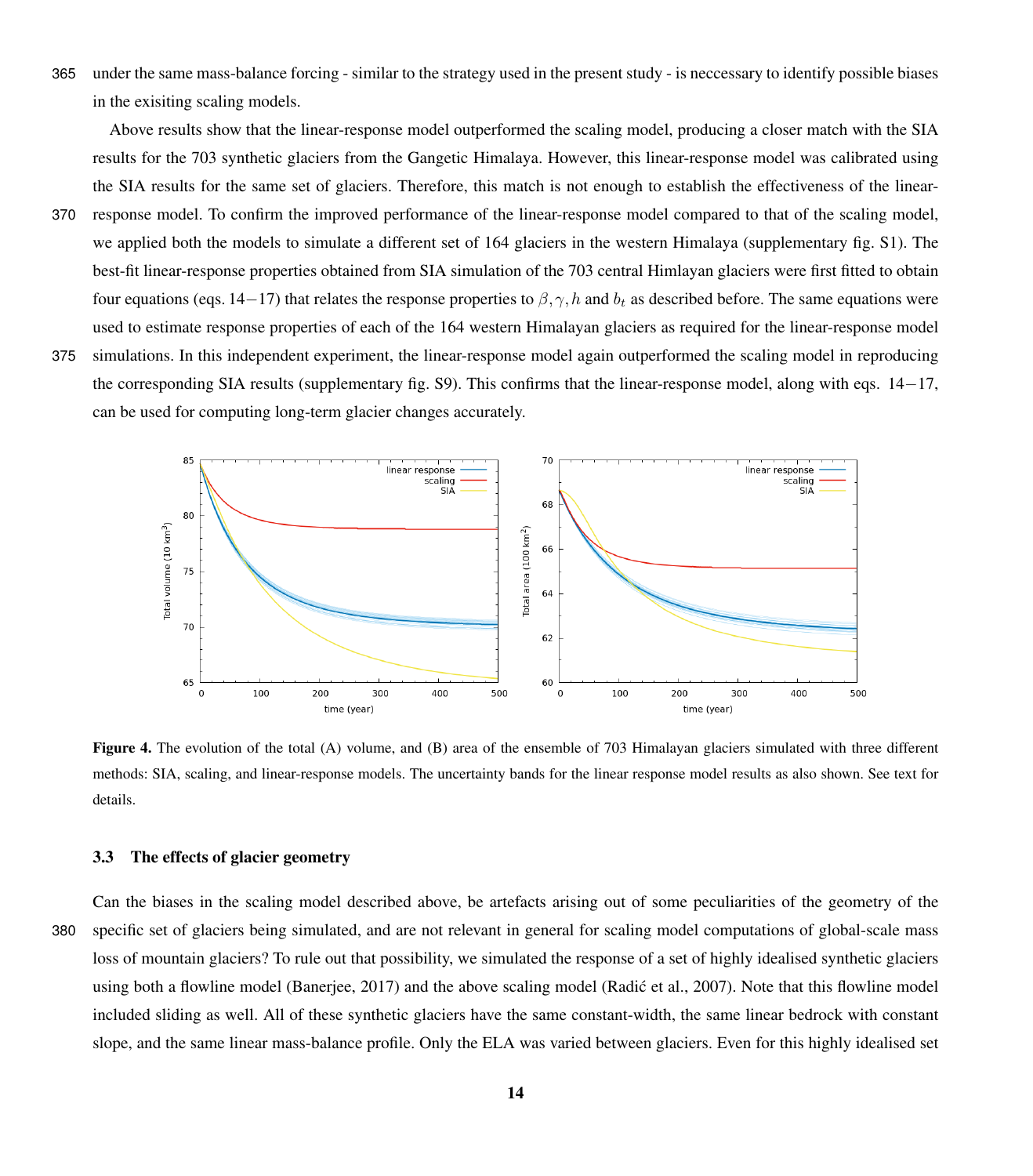- 385 of glaciers, the scaling model estimates for the evolution of total area and volume showed biases compared to that obtained from the flowline model (supplementary fig. S9), and these biases were qualitatively very similar to those depicted in figs. [1](#page-9-0) and [4.](#page-13-0) Again, the scaling model predicted relatively smaller climate sensitivities, a relatively faster area response, and a low-bias in the long-term changes, compared to corresponding flowline-model estimates (supplementary fig. S9).
- The above flowline-model experiment provides an additional piece of evidence that the scaling-model biases discussed in 390 this paper are in general expected to be present in scaling model simulations of any set of glaciers. We re-emphasise that even though the biases are expected to be qualitatively similar to that presented here, the magnitude of the biases are likely to depend on the detailed characteristics (related to geometry, flow, and mass-balance processes) of the glaciers studied and the models used.

# 3.4 The linear-response model, and its application to real glaciers

395 As described above, we have used results from the 2-d SIA model simulations of the response of 703 synthetic Himalayan glaciers to a 50 m step change in ELA, to obtain the following best-fit parameterisations of the glacier response properties (i.e.,  $\frac{\Delta V_{\infty}}{V}, \frac{\Delta A_{\infty}}{A}, \tau_A$  and  $\tau_V$ ).

<span id="page-14-0"></span>
$$
\frac{\Delta V_{\infty}}{V} = (1.71 \pm 0.03)\alpha^*,\tag{14}
$$

$$
\frac{\Delta V_{\infty}}{V} = (1.93 \pm 0.02) \frac{\Delta A_{\infty}}{A},\tag{15}
$$

$$
\tau_A = (2.56 \pm 0.04)\tau^*, \tag{16}
$$

$$
\tau_V = (0.687 \pm 0.004)\tau_A. \tag{17}
$$

Here, as defined before,  $\tau^* \equiv -(\frac{b_t}{\gamma h} + \beta)^{-1}$ ,  $\alpha^* \equiv \frac{\beta \delta E \tau^*}{\gamma h}$ , and  $\delta E = 50$  m.

With the estimated glacier-specific response properties obtained from eqs. [14](#page-14-0)−[17,](#page-14-0) it is possible to compute the evolution glacier volume and area accurately for any glacier and for any arbitrary ELA forcing function. For this the following general 405 solution of the linear-response equation is used.

$$
\Delta V(t) = \Delta V(0)e^{-t/\tau_V} + \frac{\Delta V_{\infty}}{\tau_V \delta E} \int_{0}^{t} \Delta E(t')e^{-(t-t')/\tau_V} dt'
$$
\n(18)

Here,  $\Delta E(t)$  is the given (arbitrary) ELA forcing function. This equation simply states that, any continuous ELA change can be interpreted as the sum total of a series of discrete impluses, and the corresponding net response is given by a superposition of suitably delayed responses due to each of the impulses. An analogous expression can be obtained for the area evolution just 410 by replacing all the V's in the above equation with  $A$ 's.

Please note that the above formulation does not require the initial state to be steady. As long as the glacier is close to a steady state, a linear-response theory will be a good approximation [\(Oerlemans, 2001\)](#page-19-4). However, an additional initial condition, i.e., the value of  $\Delta V(0)$ , is needed to apply the linear-response model to transient glaciers.  $\Delta V(0)$  is the initial departure from a steady state, and can be obtained from the observed rate of volume loss  $(\dot{V})$  simply as,  $\Delta V(0) = -\tau_V \dot{V}$ . Thus, the linear-

415 response model can be used to evolve the area and volume of a real set of glaciers for any arbitrary time-dependent ELA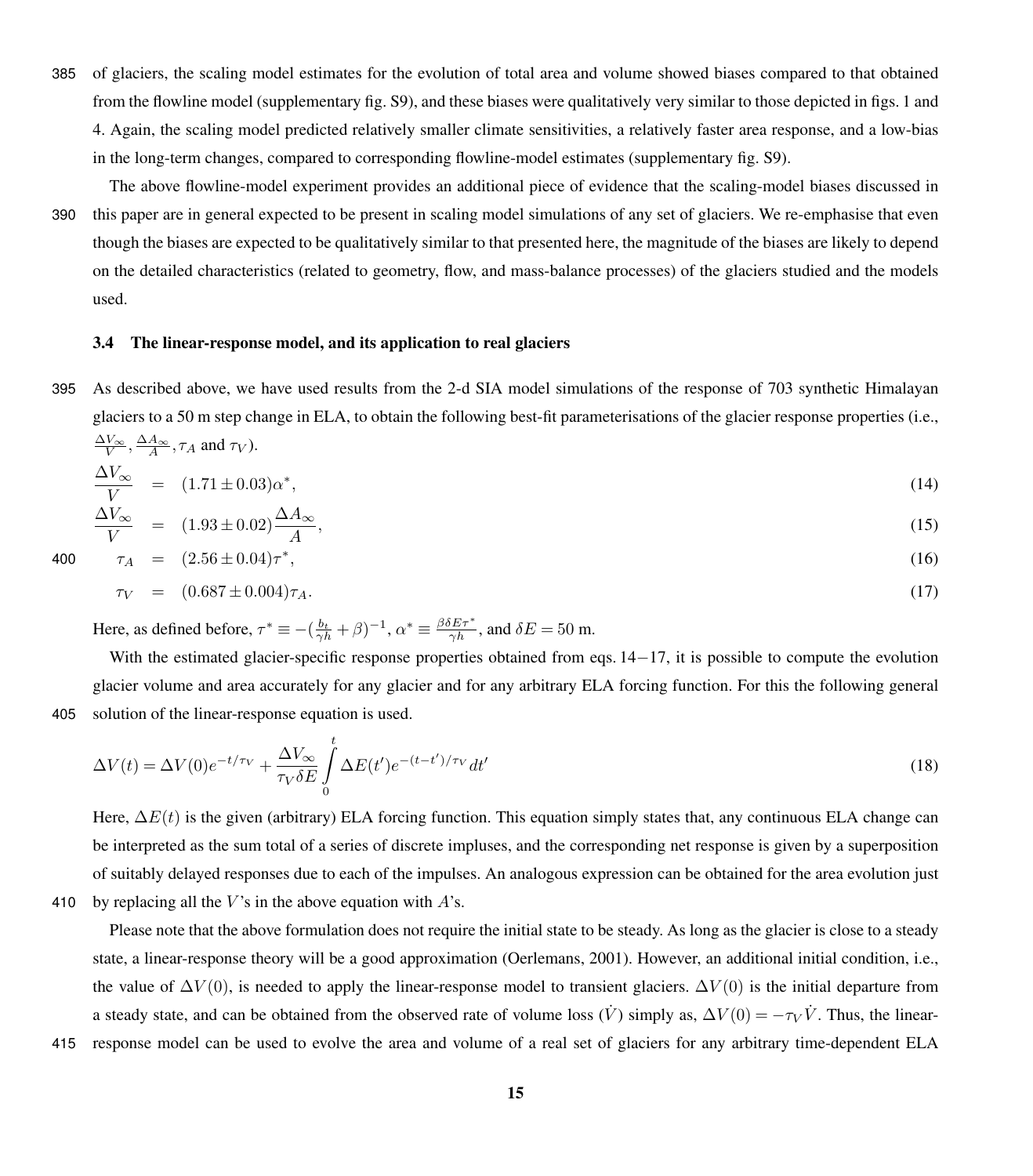forcing given the initial rates of change of volume and area, initial thickness, mass-balance gradient, and melt rate near glacier terminus.

Since the above parameterisation of linear-response perperties (eqs. [14](#page-14-0)−[17\)](#page-14-0) are derived from SIA simulations of an ensemble of Himalayan glaciers, when applying them to any other glacierised region in world, it may be necessary to simulate a few tens 420 of glaciers (having a representative range of area and slope) from that region using SIA first, and confirm the accuracy of the

Due to the noise present in the fits (fig. [3\)](#page-12-0), the linear-response model predictions for an individual glacier would have significant uncertainties. However, for a large set of glaciers, the linear-response model provides accurate estimates of the total area and volume evolution (fig. [4,](#page-13-0) supplementary figs. S6 and S9).

# 425 3.5 Limitations of the present study

above parameterisations.

Because of the idealised descriptions of ice flow and the mass-balance profile (as discussed in sect. 2.2), and the absence of model calibration to match the available observed data of surface velocity, ice thickness, recent mass balance etc., the glaciers simulated here are not faithful copies of the Himalayan ones. For a set of more realistic glaciers, the magnitude of the corresponding biases in scaling-model derived climate sensitivity and response time could be different from that obtained

- 430 here. However, based on the theoretical arguments and numerical evidence presented, similar qualitative trends are expected if the above exercise were to be repeated for a more realistic model that includes higher order mechanics, a more realistic mass-balance model, and so on. Similarly, The parameterisations for the linear-response properties given here are obtained from 2-d simulations of 703 synthetic Himalayan glaciers with some idealisations (sect. 2.2) and without any tuning of model parameters. The fit-parameters in eqs. 14-17 may be different for a different set of glaciers. The parameterisations may also
- 435 change if a more detailed and calibrated model of the same glaciers is used. However, the protocol used here to obtain the parameterisation for linear response-properties can be directly applied without any change for any set of glaciers and for any ice-flow/mass-balance model. While applying the linear response model to any other region, it may be useful to obtain response properties of a few tens of representative glaciers using flow-model simulations and check if any recalibration of the parameterisation as given in eqs. 14-17 is necessary.

## 440 4 Summary and Conclusions

We performed a theoretical analysis of the response of mountain glaciers within a time-independent scaling assumption. In addition, the step-response of 703 steady-state synthetic Himalayan glaciers with realistic geometries and idealised massbalance profiles were simulated with three different models: a scaling model, a 2-d SIA model, and a linear-response model. The results obtained are as follows.

445 – Analytical expressions for climate sensitivity and response time of glacier area and volume are derived within a timeindependent scaling assumption. These expressions are validated using results from the scaling model simulation of the ensemble of 703 glaciers.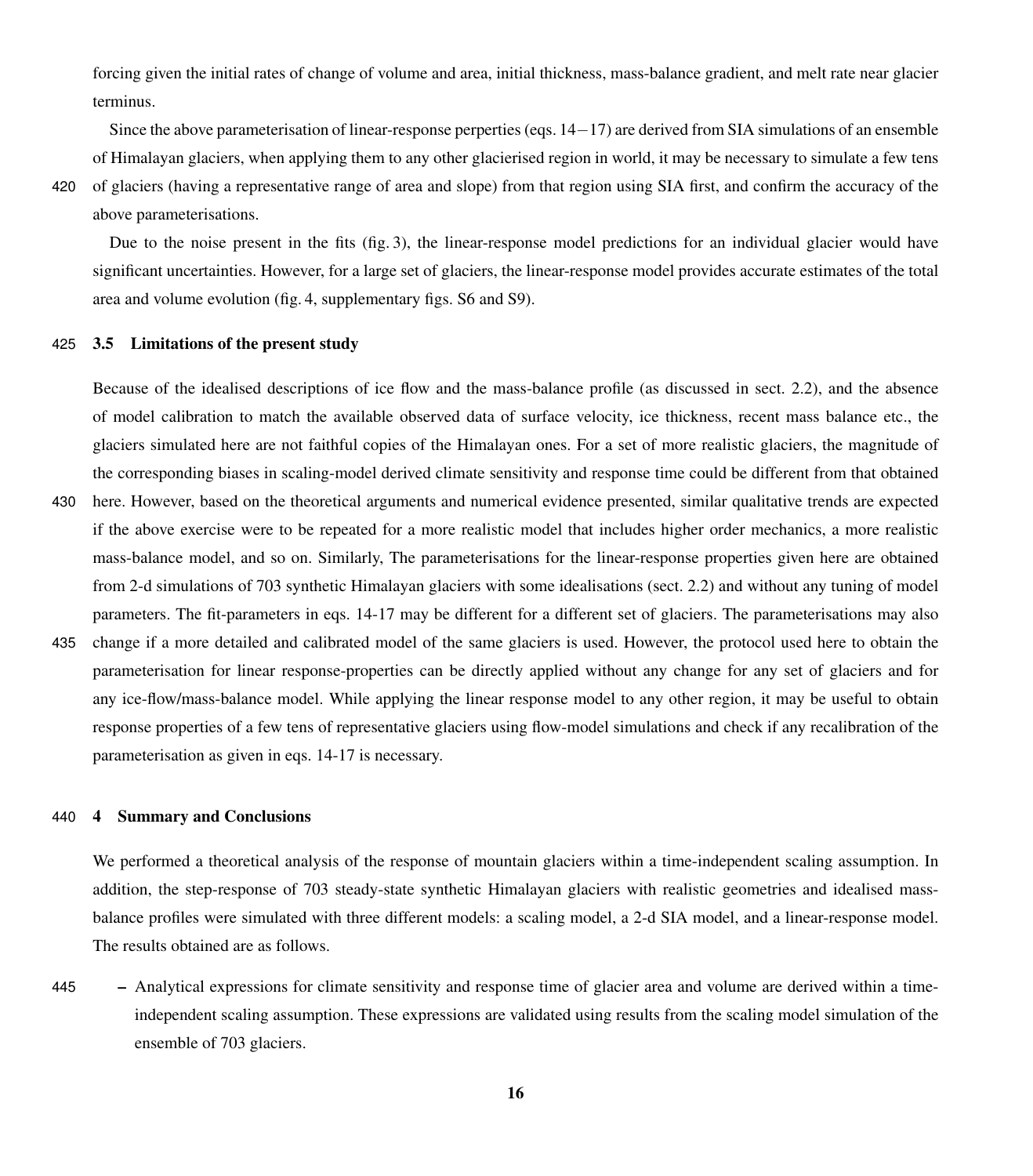- The response of the glaciers simulated with the 2-d SIA model reveals that the initial steady states and the transient states follow the volume-area scaling relation, with the best-fit scale factor reducing slowly with time.
- 450 For the ensemble of glaciers studied, the scaling model obtains relatively smaller climate sensitivities of glacier area and volume by a factor of about 1.9 and 2.6, respectively, compared to those obtained from the SIA model. This results in a low bias in the long-term changes predicted by the scaling model.
	- For the ensemble of glaciers studied, the scaling model underestimates volume (area) response time by a factor  $\sim$ 1.8 (2.4) compared to the corresponding SIA estimates.
- 455 For the scaling model,  $\tau_A \approx \tau_V$ , and  $\frac{\Delta V_{\infty}}{V} \approx \gamma \frac{\Delta A_{\infty}}{A}$ . In contrast, for the SIA simulations,  $\tau_A \approx 1.5 \tau_V$  and  $\frac{\Delta V_{\infty}}{V} \approx$  $1.5\gamma \frac{\Delta A_{\infty}}{A}$ .
	- The relatively larger ratio of the two response times in the SIA simulations, along with an initial slow change in area, leads to curved  $V - A$  trajectories, a decreasing c, and a relatively larger long-term volume loss for the transient glaciers due to a corresponding mass-balance feedback.
- 460 A linear-response model based on the parameterisations of SIA-derived response properties helps reduce the biases in the predicted long-term glacier changes that are present in the scaling model results for the simulated central Himalayan glaciers. The improved performance of this model is validated on an independent set of 164 glaciers in the western Himalaya.
- Based on the theoretical arguments and numerical evidence presented here, it is possible that qualitatively similar biases 465 may generally be present in the long-term glacier changes computed with scaling models. However, the actual magnitude of such biases in scaling models may be different from that obtained here for a set of synthetic Himalayan glaciers with idealised mass balance. Possible biases in scaling models may, in turn, lead to a low bias in the corresponding estimates of the long-term sea-level rise contribution from shrinking mountain glaciers. On a multidecadal scale, a faster response due to shorter response times in the scaling model can compensate for the effects of smaller climate sensitivities to some extent. However, the low 470 biases in scaling model derived changes in glacier area and volume are likely to become apparent over longer time scales of multiple centuries. The linear-response model presented above could potentially be useful in predicting the long-term global glacier change and sea-level rise due to its accuracy and numerical efficiency.

*Code availability.* The codes for the various models used in this paper shall be made available upon publication.

*Author contributions.* AB designed the study, did the theoretical analysis, and wrote the paper. AJ and DP wrote the codes. AJ, DP, and AB 475 ran the simulations. All the three authors contributed to the analysis of the simulated data and discussions.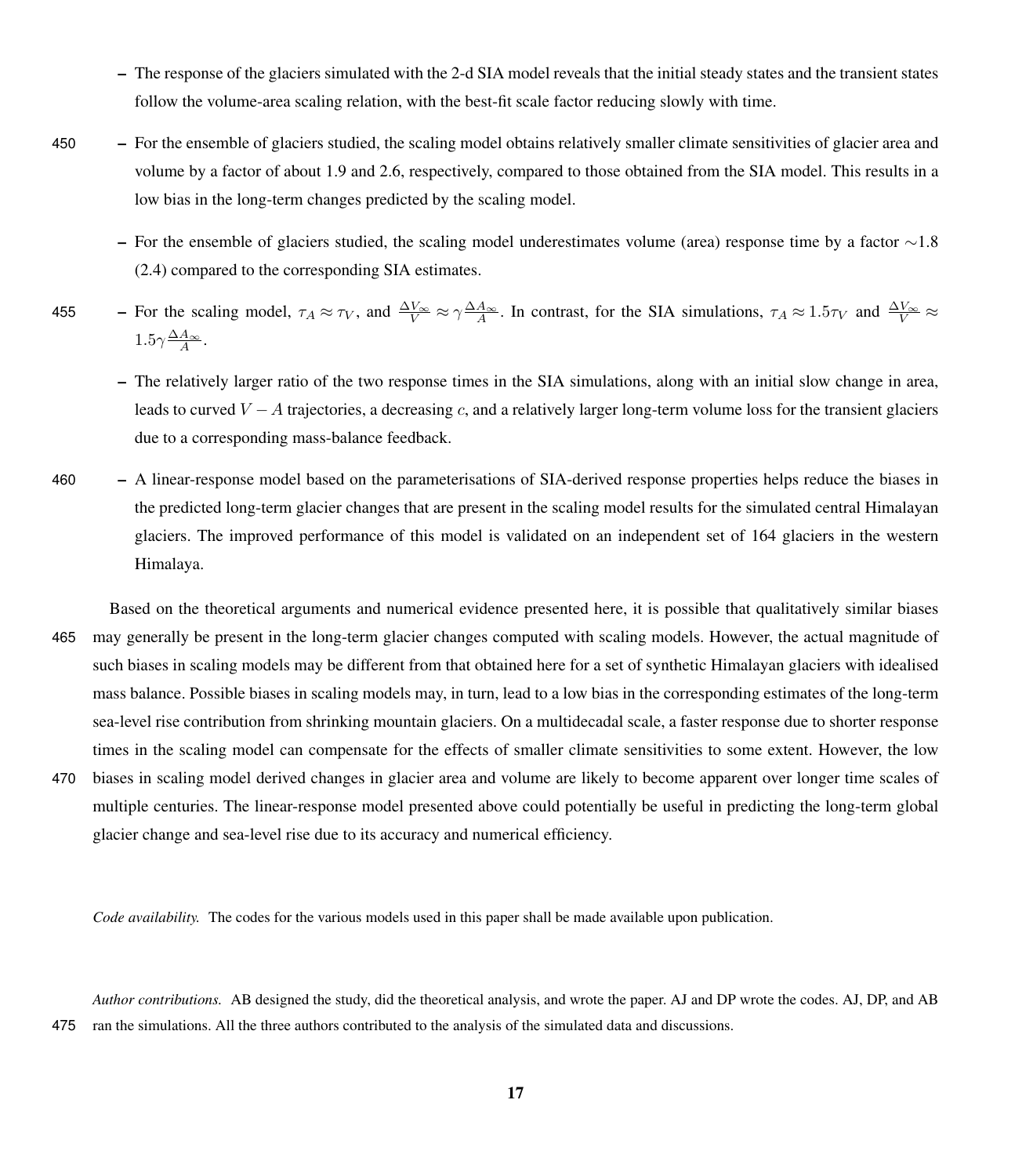*Competing interests.* We declare that there are no competing interests.

*Acknowledgements.* The authors acknowledge valuable inputs from the reviewer Eviatar Bach and an anonymous reviewer. The SIA code was developed with support from MoES grant no. MoES/PAMC/H&C/80/2016-PC-II. AJ was supported by MoES grant no MoES/PAMC/H- &C/80/2016-PC-II.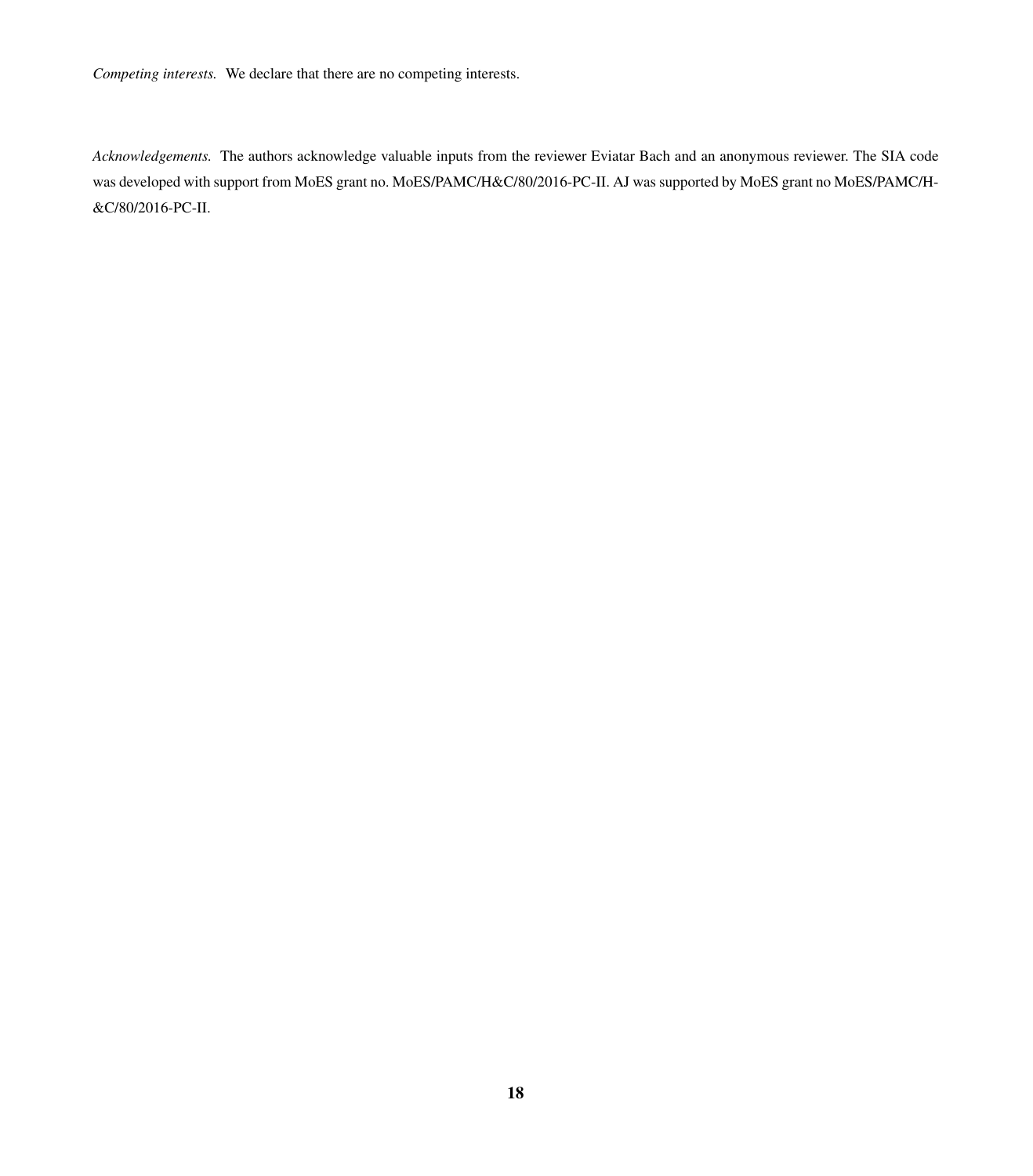### <span id="page-18-9"></span>480 References

- Adhikari, S., and Marshall, S. J.: Glacier volume-area relation for high-order mechanics and transient glacier states, Geophysical Research Letters, 39(16), https://doi.org/10.1029/2012GL052712, 2012.
- <span id="page-18-12"></span>NASA/METI/AIST/Japan Spacesystems, and U.S./Japan ASTER Science Team: ASTER Global Digital Elevation Model V003 [Data set]. NASA EOSDIS Land Processes DAAC. Accessed from https://doi.org/10.5067/ASTER/ASTGTM.003, 2019.
- <span id="page-18-11"></span><span id="page-18-7"></span>485 Bach, E., Radić, V., and Schoof, C.: How sensitive are mountain glaciers to climate change? Insights from a block model, Journal of Glaciology, 64(244), 247-258, https://doi.org/10.1017/jog.2018.15, 2018.
	- Bahr, D. B.: Width and length scaling of glaciers, Journal of Glaciology, 43(145), 557-562, https://doi.org/10.3189/S0022143000035164, 1997.
- <span id="page-18-6"></span><span id="page-18-4"></span>Bahr, D. B., Meier, M. F., and Peckham, S. D.: The physical basis of glacier volume-area scaling, Journal of Geophysical Research: Solid 490 Earth, 102(B9), 20355-20362, https://doi.org/10.1029/97JB01696, 1997.
	- Bahr, D. B., Pfeffer, W. T., and Kaser, G.: A review of volume-area scaling of glaciers, Reviews of Geophysics, 53(1), 95-140,
		- https://doi.org/10.1002/2014RG000470, 2015.
		- Banerjee, A., and Shankar, R.: On the response of Himalayan glaciers to climate change, Journal of Glaciology, 59(215), 480-490, https://doi.org/10.3189/2013JoG12J130, 2013.
- <span id="page-18-15"></span><span id="page-18-13"></span>495 Banerjee, A.: Brief communication: Thinning of debris-covered and debris-free glaciers in a warming climate, Cryosphere, 11, 133-138, https://doi.org/10.5194/tc-11-133-2017, 2017.
	- Banerjee, A., and Kumari, R.: Glacier area and the variability of glacier change, eartharxiv[preprint], https://eartharxiv.org/y2vs6/, 2019. Chen, J., and Ohmura, A.: Estimation of Alpine glacier water resources and their change since the 1870s, IAHS publ, 193, 127-135, 1990. Clarke, G. K., Jarosch, A. H., Anslow, F. S., Radic, V., and Menounos, B.: Projected deglaciation of western Canada in the twenty-first ´
- <span id="page-18-5"></span><span id="page-18-1"></span><span id="page-18-0"></span>500 century, Nature Geoscience, 8(5), 372-377, https://doi.org/10.1038/NGEO2407, 2015. Cuffey, K., and Patterson, W.: The Physics of Glaciers, Elsevier, Burlington, MA, 2010.
	- Egholm, D. L., Knudsen, M. F., Clark, C. D., and Lesemann, J. E.: Modeling the flow of glaciers in steep terrains: The integrated second-order shallow ice approximation (iSOSIA), Journal of Geophysical Research: Earth Surface, 116(F2), https://doi.org/10.1029/2010JF001900, 2011.
- <span id="page-18-10"></span><span id="page-18-2"></span>505 Maussion, F., Butenko, A., Champollion, N., Dusch, M., and others: The Open Global Glacier Model (OGGM) v1. 1, Geoscientific Model Development, 12(3), 909-931, https://doi.org/10.5194/gmd-12-909-2019, 2019.
	- Farinotti, D., and Huss, M.: An upper-bound estimate for the accuracy of glacier volume-area scaling, The Cryosphere, 7(6), 1707-1720, https://doi.org/10.5194/tc-7-1707-2013, 2013.
	- Farinotti, D., Brinkerhoff, D., Clarke, G. K., and others: How accurate are estimates of glacier ice thickness? Results from ITMIX, the Ice
- <span id="page-18-3"></span>510 Thickness Models Intercomparison eXperiment, The Cryosphere, 11(2), 949-970, https://doi.org/10.5194/tc-11-949-2017, 2016. Giesen, R. H., and Oerlemans, J.: Climate-model induced differences in the 21st century global and regional glacier contributions to sea-level rise, Climate dynamics, 41(11-12), 3283-3300, https://doi.org/10.1007/s00382-013-1743-7, 2013.

<span id="page-18-8"></span>Glen, J. W.: The Creep of Polycrystalline Ice, Proceedings of the Royal Society A: Mathematical, Physical and Engineering Sciences, 228(1175), 519-538, https://doi.org/10.1098/rspa.1955.0066, 1955.

<span id="page-18-14"></span>515 Grinsted, A.: An estimate of global glacier volume, The Cryosphere, 7(1), 141-151, https://doi.org/10.5194/tc-7-141-2013, 2013.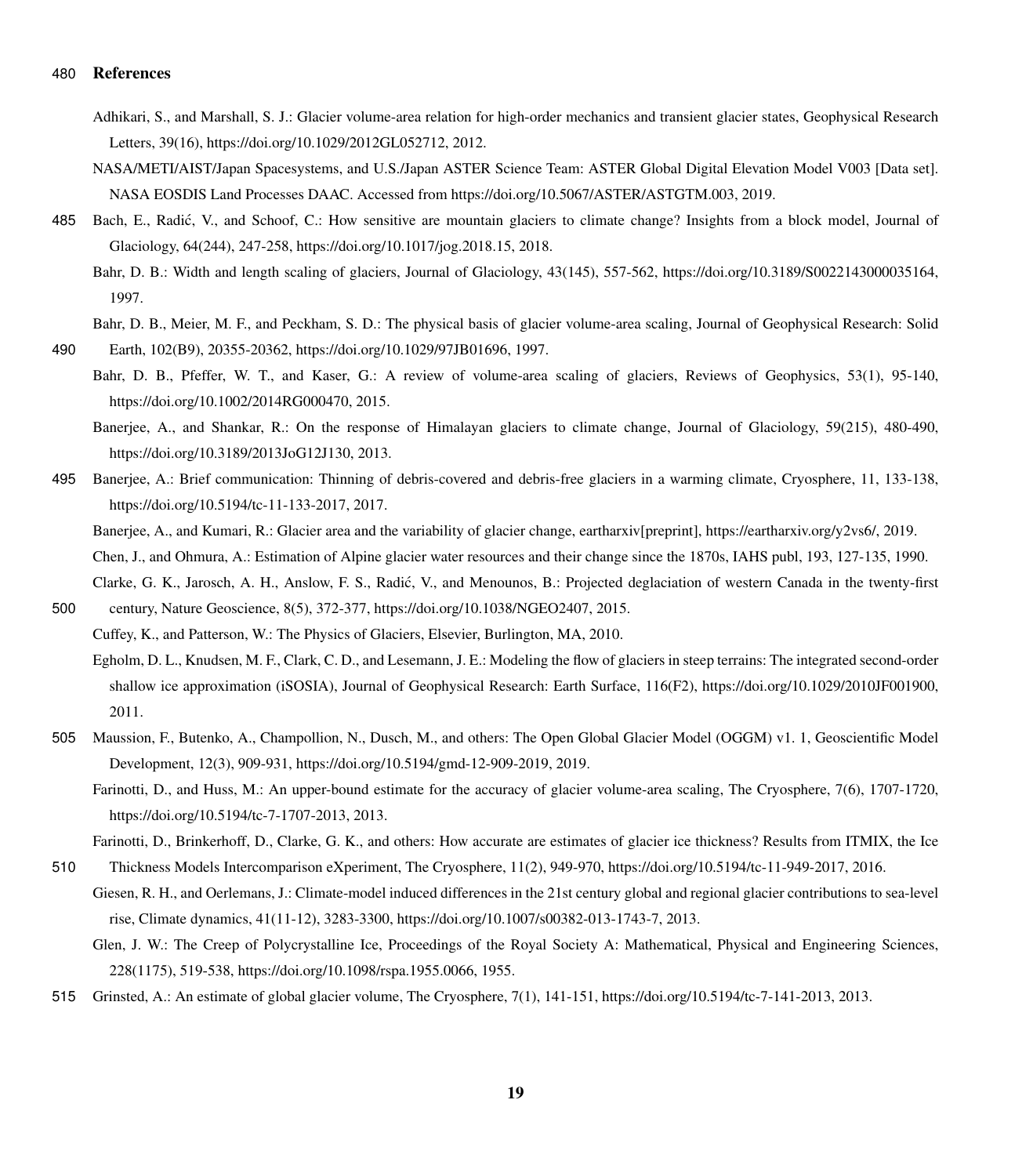- <span id="page-19-11"></span>Harrison, W. D., Elsberg, D. H., Echelmeyer, K. A., and Krimmel, R. M.: On the characterization of glacier response by a single time-scale, Journal of Glaciology, 47(159), 659-664, https://doi.org/10.3189/172756501781831837, 2001.
- <span id="page-19-15"></span>Hindmarsh, R. C., and Payne, A. J.: Time-step limits for stable solutions of the ice-sheet equation, Annals of Glaciology, 23, 74-85, https://doi.org/10.3189/S0260305500013288, 1996.
- <span id="page-19-8"></span><span id="page-19-0"></span>520 Hock, R., Bliss, A., Marzeion, B., Giesen, R. H., Hirabayashi, Y., Huss, M., Radic, V., and Slangen, A. B.: GlacierMIP–A ´ model intercomparison of global-scale glacier mass-balance models and projections, Journal of Glaciology, 65(251), 453-467, https://doi.org/10.1017/jog.2019.22, 2019.
	- Huss, M., Jouvet, G., Farinotti, D., and Bauder, A.: Future high-mountain hydrology: a new parameterization of glacier retreat, Hydrology and Earth System Sciences, 14(5), 815-829, https://doi.org/10.5194/hess-14-815-2010, 2010.
- <span id="page-19-9"></span><span id="page-19-2"></span>525 Huss M., and Hock, R.: A new model for global glacier change and sea-level rise, Frontiers in Earth Science, 3, 54, https://doi.org/10.3389/feart.2015.00054, 2015.
	- Huss, M., and Hock, R.: Global-scale hydrological response to future glacier mass loss, Nature Climate Change, 8(2), 135-140, https://doi.org/10.1038/s41558-017-0049-x, 2018.
	- Hutter, K.: Theoretical Glaciology, D. Reidel Publ. Co., Dordrecht, 1983.
- <span id="page-19-16"></span><span id="page-19-5"></span>530 Jarosch, A. H., Schoof, C. G., and Anslow, F. S.: Restoring mass conservation to shallow ice flow models over complex terrain,The Cryosphere, 7(1), 229-240, https://doi.org/10.5194/tc-7-229-2013, 2013.
	- Jóhannesson, T., Raymond, C., and Waddington, E. D.: Time–scale for adjustment of glaciers to changes in mass balance, Journal of Glaciology, 35(121), 355-369, https://doi.org/10.3189/S002214300000928X, 1989.
- <span id="page-19-6"></span><span id="page-19-3"></span>Immerzeel, W. W., and others: Importance and vulnerability of the world's water towers, Nature, 577(7790), 364-369, 535 https://doi.org/10.1038/s41586-019-1822-y, 2020.
	- Kulp, S., and Strauss, B. H.: Global DEM errors underpredict coastal vulnerability to sea level rise and flooding, Frontiers in Earth Science, 4, 36, https://doi.org/10.3389/feart.2016.00036, 2016.
	- Kumar, P., Saharwardi, M.S., Banerjee, A. et al. : Snowfall Variability Dictates Glacier Mass Balance Variability in Himalaya-Karakoram, Scientific Reports, 9, 18192, https://doi.org/10.1038/s41598-019-54553-9, 2019.
- <span id="page-19-14"></span><span id="page-19-13"></span><span id="page-19-7"></span>540 Kraaijenbrink, P. D. A., Bierkens, M. F. P., Lutz, A. F., and Immerzeel, W. W.: Impact of a global temperature rise of 1.5 degrees Celsius on Asia's glaciers, Nature, 549(7671), 257, https://doi.org/10.1038/nature23878, 2017.
	- Le Meur, E., Gagliardini, O., Zwinger, T., and Ruokolainen, J.: Glacier flow modelling: a comparison of the Shallow Ice Approximation and the full-Stokes solution, Comptes Rendus Physique, 5(7), 709-722, https://doi.org/10.1016/j.crhy.2004.10.001, 2004.

Laha, S., Kumari, R., Singh, S., Mishra, A., Sharma, T., Banerjee, A., Nainwal, H C and Shankar, R.: Evaluating the contribution of avalanch-

- <span id="page-19-12"></span><span id="page-19-1"></span>545 ing to the mass balance of Himalayan glaciers, Annals of Glaciology, 58(75pt2), 110-118, https://doi.org/10.1017/aog.2017.27, 2017.
	- Lüthi, M. P.,: Transient response of idealized glaciers to climate variations, Journal of Glaciology, 55(193), 918-930, https://doi.org/10.3189/002214309790152519, 2009.
		- Marzeion, B., Hock, R., Anderson, B., Bliss, A., Champollion, N., Fujita, K., et al.: Partitioning the Uncertainty of Ensemble Projections of Global Glacier Mass Change, Earth's Future , in press, https://doi.org/10.1029/2019EF001470, 2020.
- <span id="page-19-10"></span><span id="page-19-4"></span>550 Oerlemans, J.: Glaciers and climate change. CRC Press, 2001.
	- Radić, V., Hock, R., and Oerlemans, J.: Volume-area scaling vs flowline modelling in glacier volume projections, Annals of Glaciology, 46, 234-240, https://doi.org/10.3189/172756407782871288, 2007.